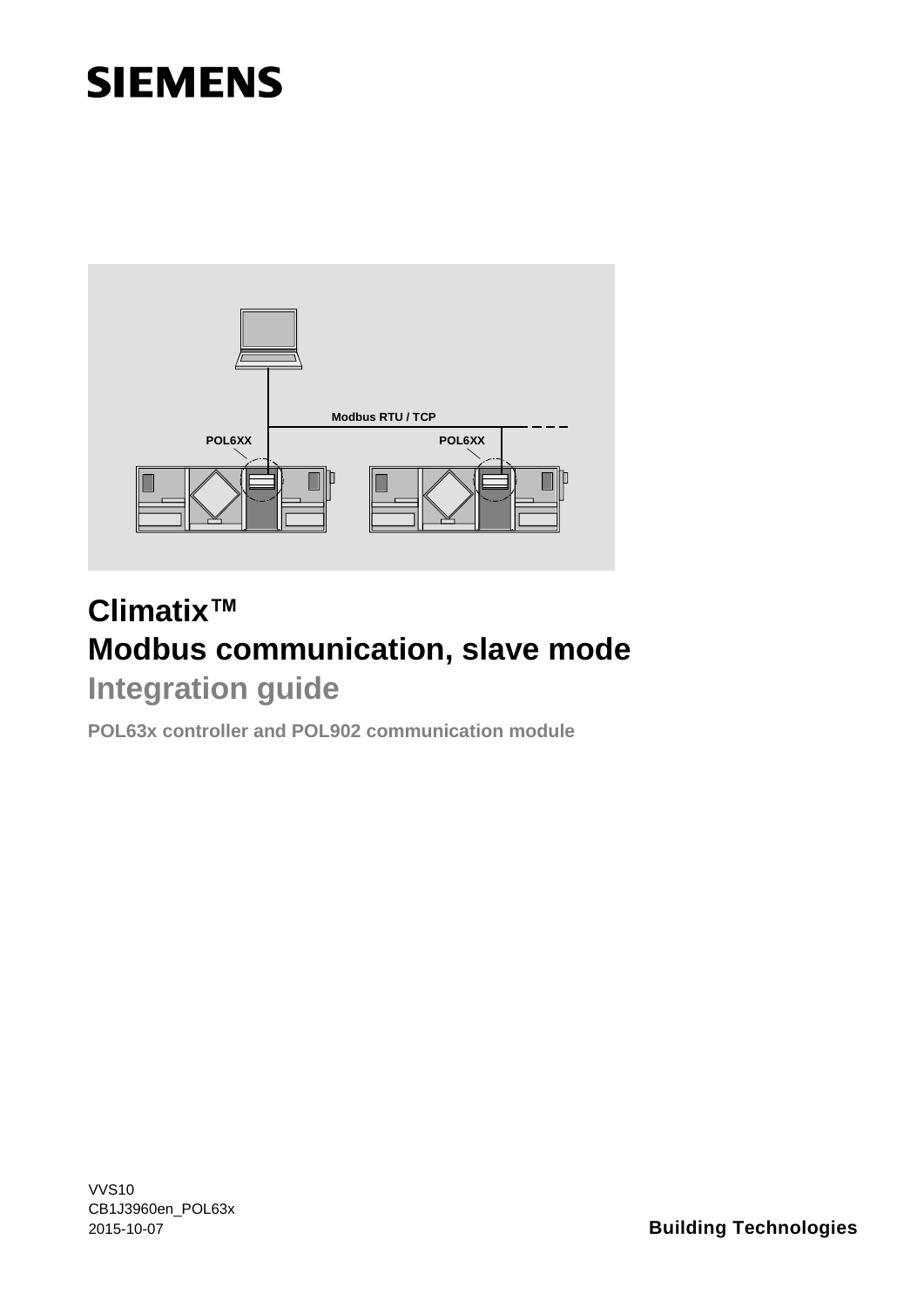Siemens Switzerland Ltd Building Technologies Division International Headquarters Gubelstrasse 22 6301 Zug Switzerland Tel. +41 41-724 24 24 [www.siemens.com/buildingtechnologies](http://www.siemens.com/buildingtechnologies)

2 / 32

Siemens Modbus communication, slave mode<br>Building Technologies Modbus communication, slave mode<br>2015-10-07 Building Technologies

© Siemens Switzerland Ltd, 2015 Subject to change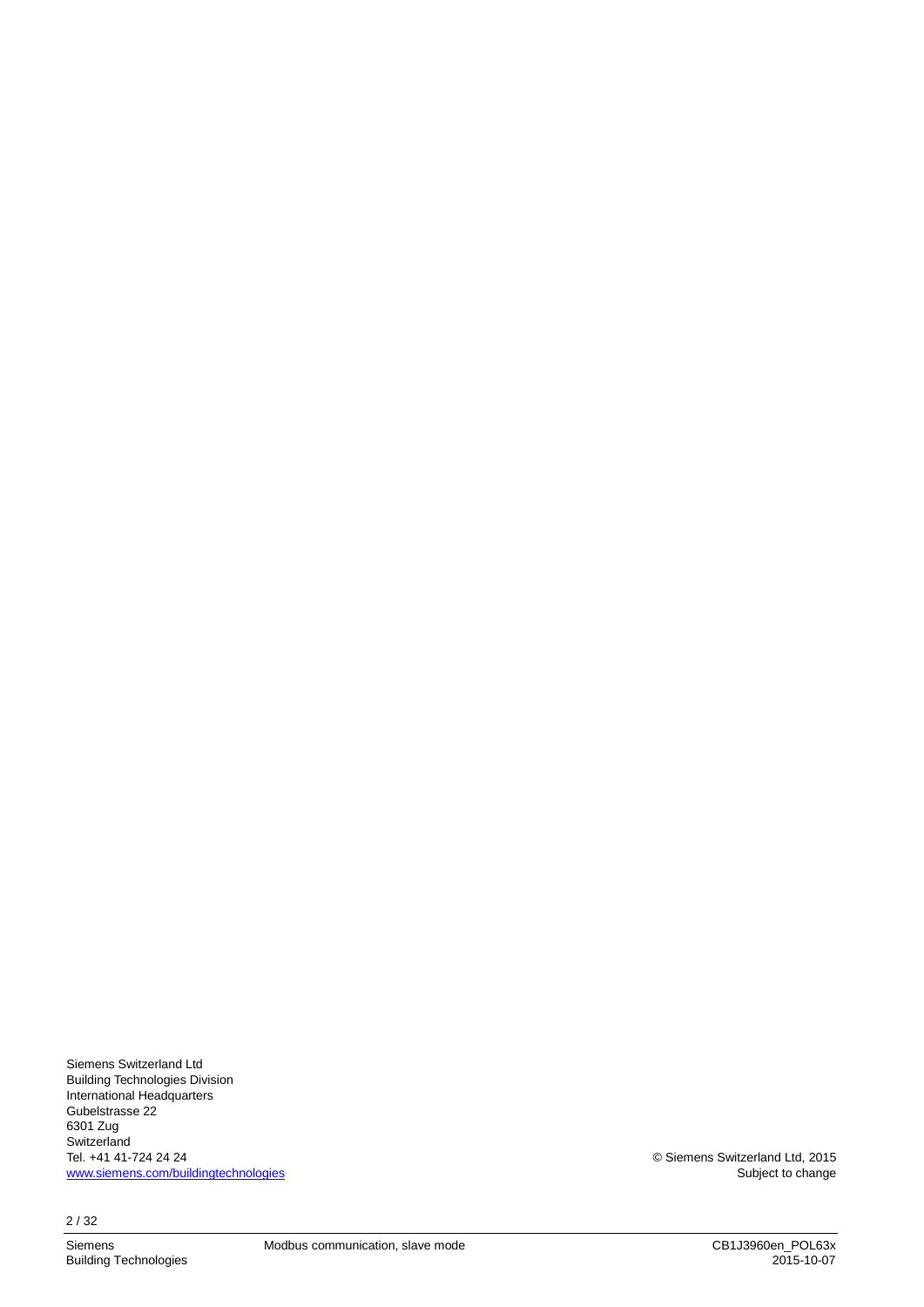# **Table of contents**

| $\mathbf{1}$ |  |
|--------------|--|
| 1.1          |  |
| 1.2          |  |
| 1.3          |  |
| 1.4          |  |
| 1.5          |  |
| 1.6          |  |
| 1.7          |  |
| 1.8          |  |
| $\mathbf{2}$ |  |
| 2.1          |  |
| 2.2          |  |
| 2.3          |  |
| 2.4          |  |
| 2.5          |  |
| 2.6          |  |
| 2.7          |  |
| 2.8          |  |
| 3            |  |
| 3.1          |  |
| 3.2          |  |
| 3.3          |  |
| 3.4          |  |
| 3.5          |  |
| 4            |  |
| 4.1          |  |
| 4.2          |  |
| 4.3          |  |
| 5            |  |
| 5.1          |  |
|              |  |
| 5.2          |  |
| 5.3          |  |
| 5.4          |  |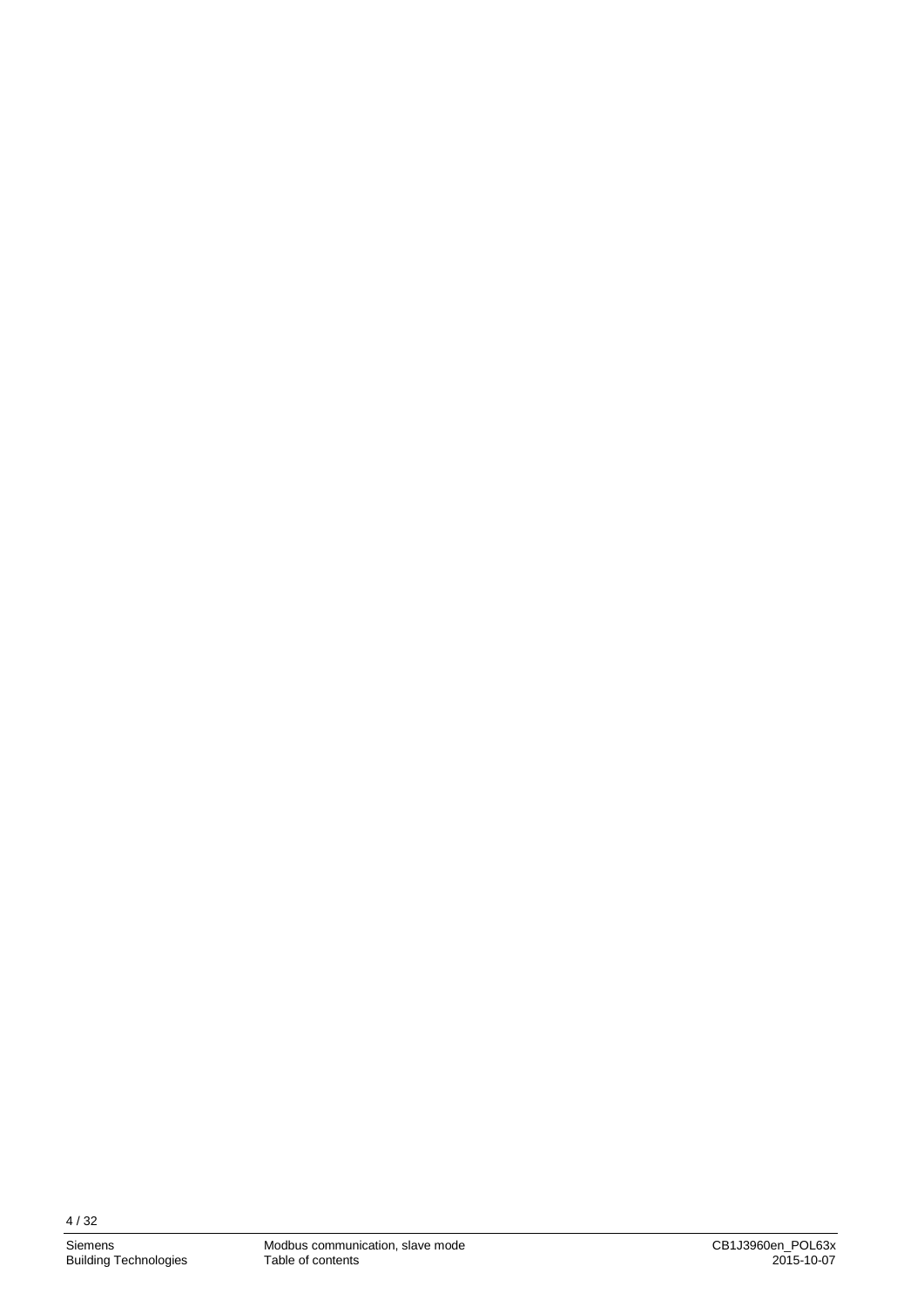# **1 About this document**

# **1.1 Revision history**

| <b>Version</b> | Date       | <b>Changes</b>          | <b>Section</b> | Pages |
|----------------|------------|-------------------------|----------------|-------|
| 1.0            | 01.03.2010 | First edition           |                |       |
|                | 15.09.2010 | Minor enhancements      |                |       |
|                | 02.12.2013 | Product version VVS 9.0 |                |       |
|                | 07.02.2014 | Minor enhancements      |                |       |
|                | 18.07.2014 | Update for VVS10        |                |       |
|                | 07.10.2015 | Minor enhancements      |                |       |

# **1.2 Before you start**

| <b>Validity</b>            | This document applies to the following products:                                                                                                                                                                                                                                                       |               |                   |  |
|----------------------------|--------------------------------------------------------------------------------------------------------------------------------------------------------------------------------------------------------------------------------------------------------------------------------------------------------|---------------|-------------------|--|
|                            | <b>Name</b>                                                                                                                                                                                                                                                                                            | Type (ASN)    | <b>Short name</b> |  |
|                            | Modbus communication module                                                                                                                                                                                                                                                                            | POL902.00/STD | Modbus module     |  |
|                            | Controller with onboard modbus                                                                                                                                                                                                                                                                         | POL63x.00/STD | Basic controller  |  |
|                            | Controller with onboard TCP/IP                                                                                                                                                                                                                                                                         | POL638.00/STD | TCP/IP controller |  |
| <b>Product versions</b>    | Description and functional scope of the products are based on the Climatix Valid<br>Version Set 10.0 or higher and application based on Siemens standard.                                                                                                                                              |               |                   |  |
| <b>Target audience</b>     | This document is intended for the following audience:<br>Modbus system integrators<br>• Measuring and control engineering staff<br>Sales and commissioning staff                                                                                                                                       |               |                   |  |
| <b>Prerequisites</b>       | The above target audience:<br>• Has general professional knowledge on planning and commissioning HVAC<br>technology measuring and control solutions.<br>Has basic knowledge of Modbus.<br>Has the additional reference addresses documentation for the specific product.<br>1.3<br>Reference documents |               |                   |  |
| <b>Further information</b> | The following documents contain additional information on the products described<br>in this manual:<br>Order no.<br><b>Document</b>                                                                                                                                                                    |               |                   |  |
|                            | Data sheet "Communication module Modbus"                                                                                                                                                                                                                                                               |               | CB1Q3934en        |  |
|                            | Basic documentation "Modbus communication module"<br>CB1P3934en                                                                                                                                                                                                                                        |               |                   |  |
|                            | Reference addresses "Modbus communication, slave mode"<br>CB1Y3961en<br>Note! Uniqe documentation for each application field                                                                                                                                                                           |               |                   |  |
|                            | Basic documentation "Climatix AHU application"<br>CB1P3977en<br>Note! Uniqe documentation for each application field.                                                                                                                                                                                  |               |                   |  |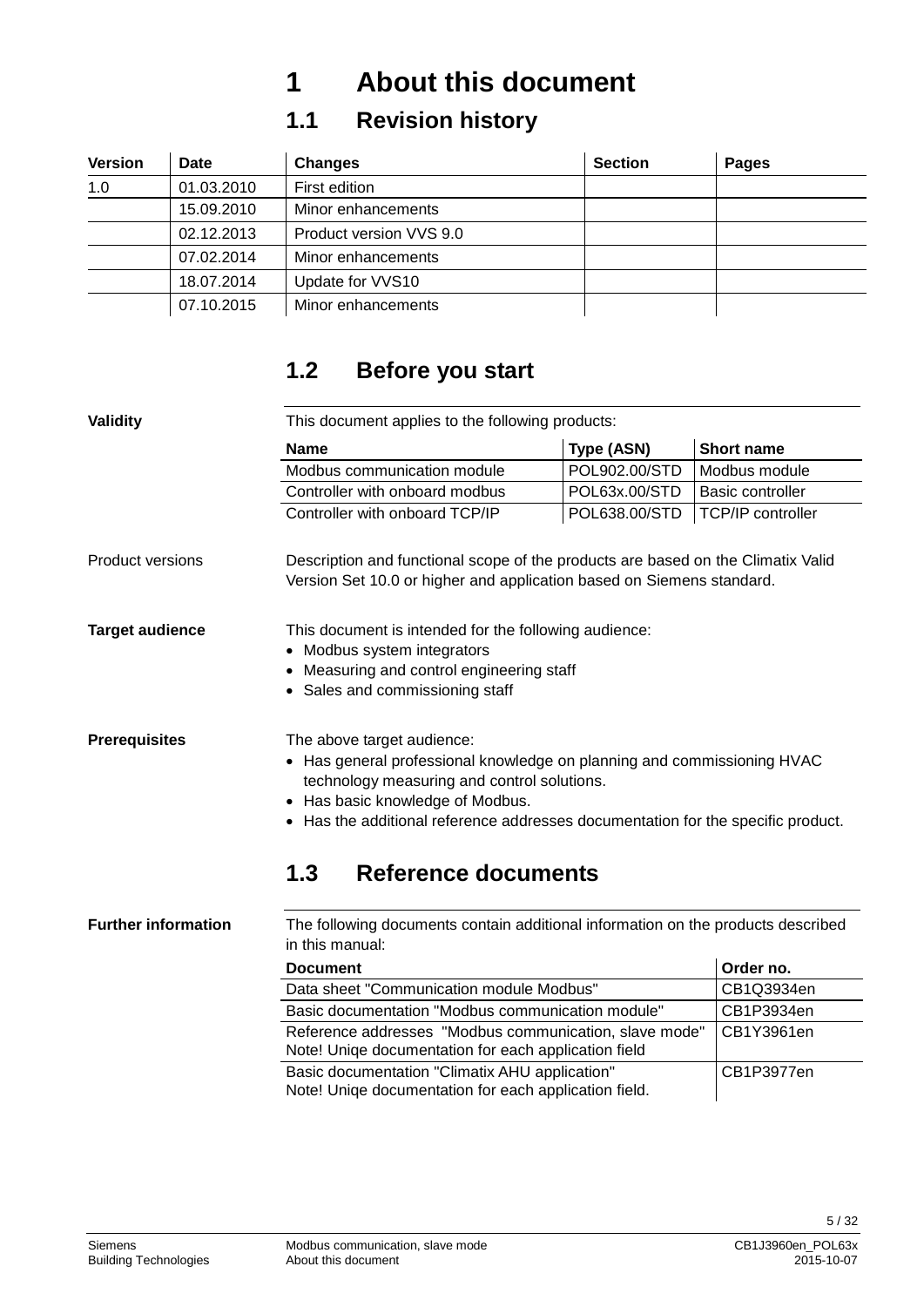### **1.4 Document conventions**

#### **Symbols used**

Below is an overview of all symbols used in this document denoting risks or important information:



This symbol draws your attention to special safety notes and warnings. Failing to observe these notes may result in injury and/or serious damages.



This symbol denotes special information that, when failed to observe, may result in faulty functionality *or loss of data*.



Notes with this symbol provide important information that requires appropriate attention.



This symbol marks passages containing tips and tricks.

#### **Abbreviations**

The following abbreviations are used in text and illustrations:

| Abbreviation  | <b>Meaning</b>                                                |
|---------------|---------------------------------------------------------------|
| <b>BACS</b>   | <b>Building Automation and Control System</b>                 |
| <b>BSP</b>    | <b>Board Support Package (operating system)</b>               |
| Climatix      | Controller family with common tools                           |
| Gateway       | A device for transfer data between different kind of networks |
| HMI           | Human Machine Interface, e.g Operator unit                    |
| HMI-DM        | Climatix Dot Matrix HMI, POL895.51 or POL871.xx               |
| <b>HVAC</b>   | Heating, Ventilating, Air Conditioning                        |
| <b>LSB</b>    | Least Significant Bit                                         |
| <b>MSB</b>    | <b>Most Significant Bit</b>                                   |
| <b>RTU</b>    | <b>Remote Terminal Unit</b>                                   |
| <b>SELV</b>   | <b>Safety Extra-Low Voltage</b>                               |
| <b>TCP/IP</b> | <b>Transmission Control Protocol, e.g. Ethernet/Internet</b>  |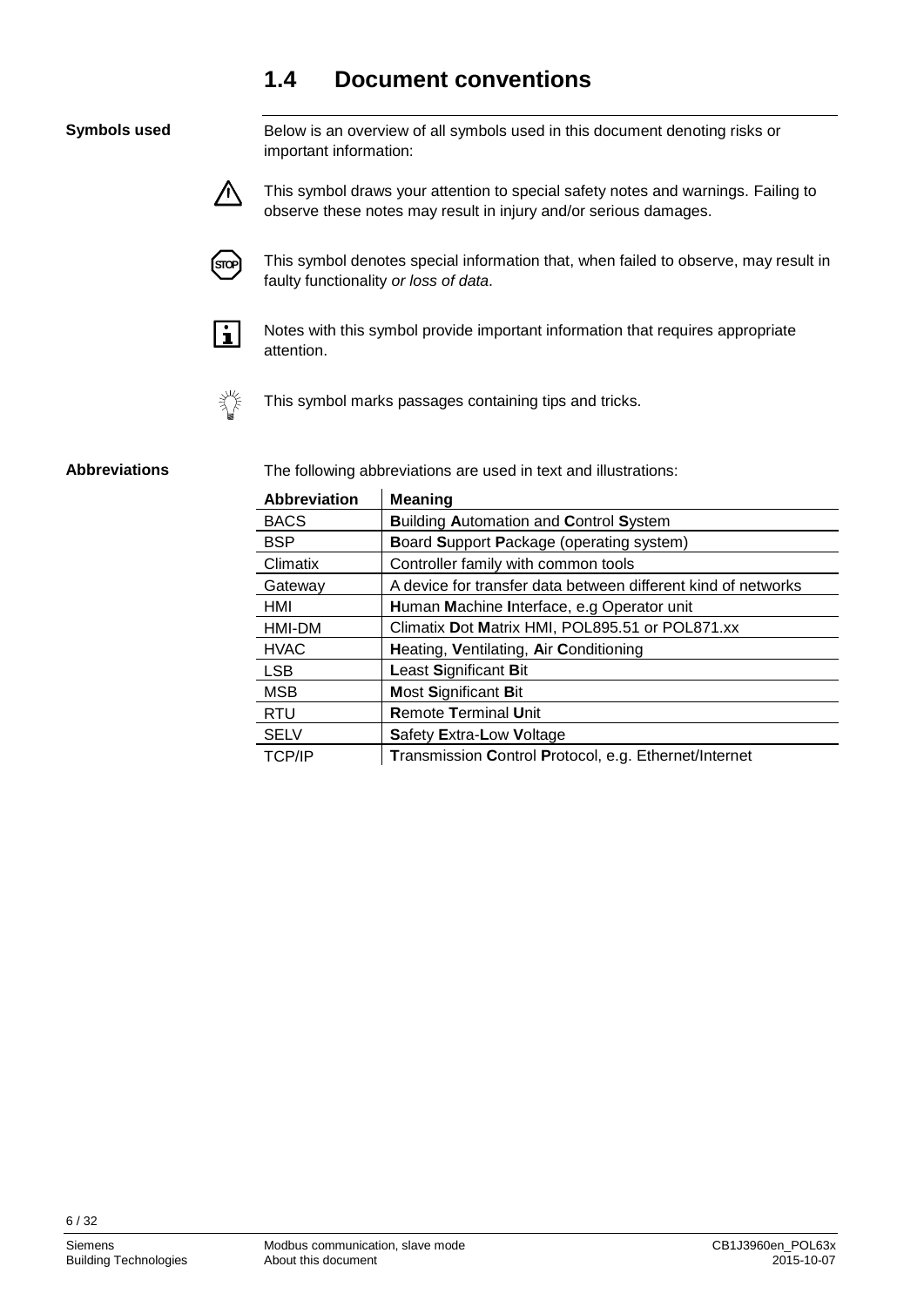### **1.5 Important information on safety**

| <b>Field of application</b>             | Use Modbus communication only for control and monitoring.                                                                                                                                                                            |  |
|-----------------------------------------|--------------------------------------------------------------------------------------------------------------------------------------------------------------------------------------------------------------------------------------|--|
| Intended use                            | Trouble-free and safe product operation of the above products presupposes<br>transport, storage, mounting, installation, and commissioning as intended as well<br>as careful operation.                                              |  |
| <b>Electrical</b><br>installation       | Fuses, switches, wiring and grounding must comply with local safety regulations for<br>electrical installations.                                                                                                                     |  |
| Wiring                                  | When wiring, strictly separate AC 230 V mains voltage from AC 24 V safety extra-<br>low voltage (SELV) to protect against electrical shock!                                                                                          |  |
| <b>Commissioning and</b><br>maintenance | Only qualified staff trained accordingly may prepare for use, commission, and<br>maintain Modbus communication modules.                                                                                                              |  |
| <b>Maintenance</b>                      | Maintenance of Climatix Controller and Modbus communication modules generally<br>only means regular cleaning. We recommend removing dust and dirt from system<br>components installed in the control panels during standard service. |  |
| <b>Faults</b>                           | Only authorized staff may diagnose and correct faults and recommission the plant.<br>This applies to working within the panel as well (e.g. testing or changing fuses).                                                              |  |
| <b>Storage and transport</b>            | Refer to the environmental conditions specified in the respective data sheets for<br>storage and transport.<br>If in doubt, contact your supplier.                                                                                   |  |
| <b>Disposal</b>                         | Devices contain electrical and electronic components; do not dispose of them in<br>household garbage.<br>Observe all local and applicable laws.                                                                                      |  |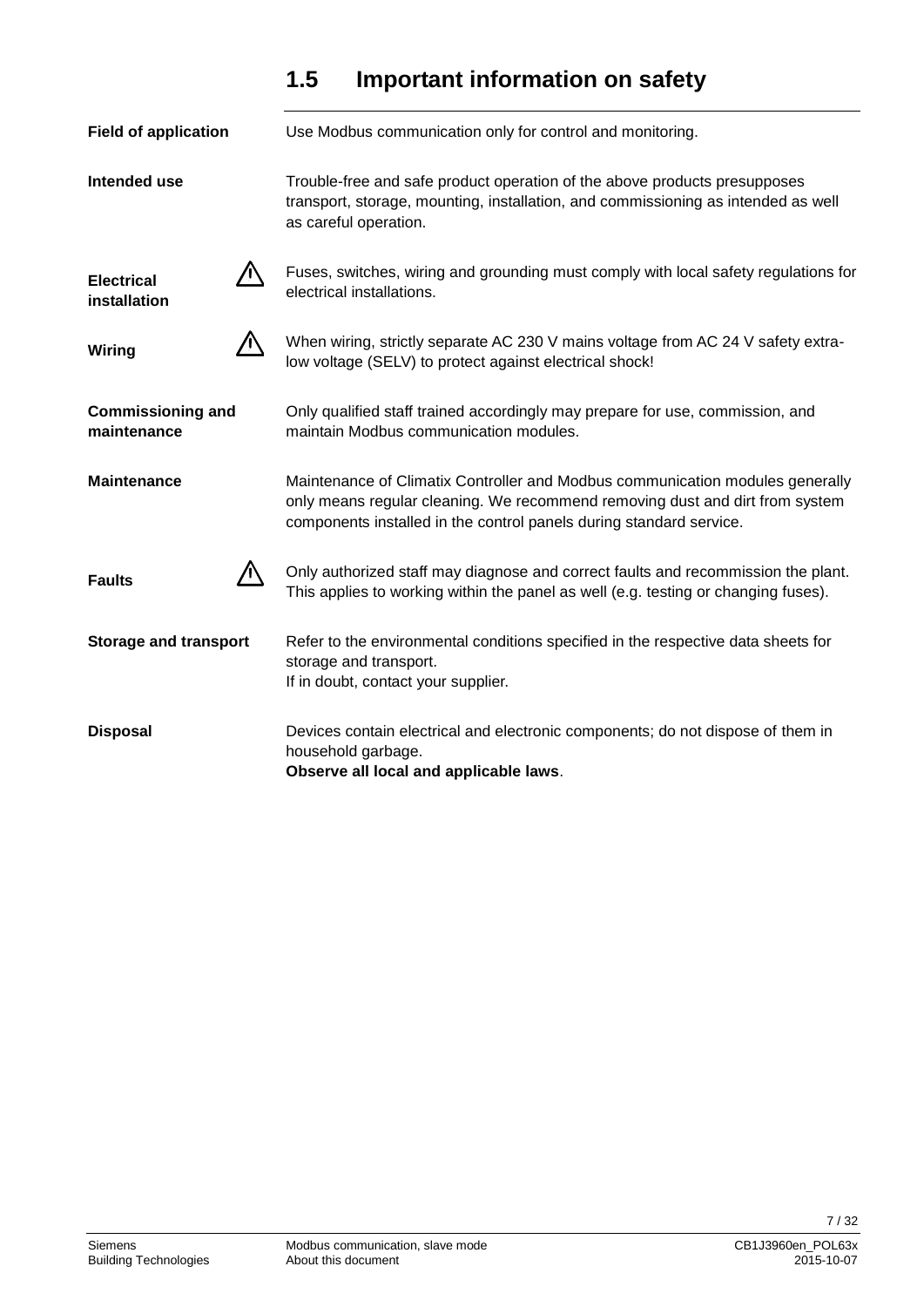### **1.6 Trademarks and copyrights**

| Trademarks, legal<br>owners                                                                                                                                                                                                                                                                                                                                                                                         | The table below lists the third-party trademarks used in this document and their<br>legal owners. The use of trademarks is subject to international and domestic<br>provisions of the law.                                                                                                                                                                                               |                                                                                                                                                                                                                                                                          |
|---------------------------------------------------------------------------------------------------------------------------------------------------------------------------------------------------------------------------------------------------------------------------------------------------------------------------------------------------------------------------------------------------------------------|------------------------------------------------------------------------------------------------------------------------------------------------------------------------------------------------------------------------------------------------------------------------------------------------------------------------------------------------------------------------------------------|--------------------------------------------------------------------------------------------------------------------------------------------------------------------------------------------------------------------------------------------------------------------------|
|                                                                                                                                                                                                                                                                                                                                                                                                                     | <b>Trademarks</b>                                                                                                                                                                                                                                                                                                                                                                        | <b>Legal owner</b>                                                                                                                                                                                                                                                       |
|                                                                                                                                                                                                                                                                                                                                                                                                                     | Modbus®                                                                                                                                                                                                                                                                                                                                                                                  | The Modbus Organization, Hopkinton, MA, USA                                                                                                                                                                                                                              |
|                                                                                                                                                                                                                                                                                                                                                                                                                     |                                                                                                                                                                                                                                                                                                                                                                                          |                                                                                                                                                                                                                                                                          |
|                                                                                                                                                                                                                                                                                                                                                                                                                     | reference in this section.                                                                                                                                                                                                                                                                                                                                                               | All product names listed in the table are registered $(\circledR)$ or not registered ( $\text{TM}$ )<br>trademarks of the owner listed in the table. We forgo the labeling (e.g. using the<br>symbols ® and ™) of trademarks for the purposes of legibility based on the |
| Copyright                                                                                                                                                                                                                                                                                                                                                                                                           | This document may be duplicated and distributed only with the express permission<br>of Siemens, and may be passed on only to authorized persons or companies with<br>the required technical knowledge.                                                                                                                                                                                   |                                                                                                                                                                                                                                                                          |
|                                                                                                                                                                                                                                                                                                                                                                                                                     | 1.7                                                                                                                                                                                                                                                                                                                                                                                      | <b>Quality assurance</b>                                                                                                                                                                                                                                                 |
| <b>Document contents</b><br>These documents were prepared with great care.<br>The contents of all documents are checked at regular intervals.<br>All necessary corrections are included in subsequent versions.<br>Documents are automatically amended as a consequence of modifications and<br>corrections to the products described.<br>Please make sure that you are aware of the latest document revision date. |                                                                                                                                                                                                                                                                                                                                                                                          |                                                                                                                                                                                                                                                                          |
|                                                                                                                                                                                                                                                                                                                                                                                                                     | 1.8                                                                                                                                                                                                                                                                                                                                                                                      | Document use/ request to the reader                                                                                                                                                                                                                                      |
| <b>Request to the reader</b>                                                                                                                                                                                                                                                                                                                                                                                        | Before using our products, it is important that you read the documents supplied<br>with or ordered at the same time as the products (equipment, applications, tools<br>etc.) carefully and in full.<br>We assume that persons using our products and documents are authorized and<br>trained appropriately and have the technical knowledge required to use our<br>products as intended. |                                                                                                                                                                                                                                                                          |
| <b>Exemption from liability</b>                                                                                                                                                                                                                                                                                                                                                                                     | compliance of the same.                                                                                                                                                                                                                                                                                                                                                                  | Siemens assumes no liability to the extent allowed under the law for any losses<br>resulting from a failure to comply with the aforementioned points or for the improper                                                                                                 |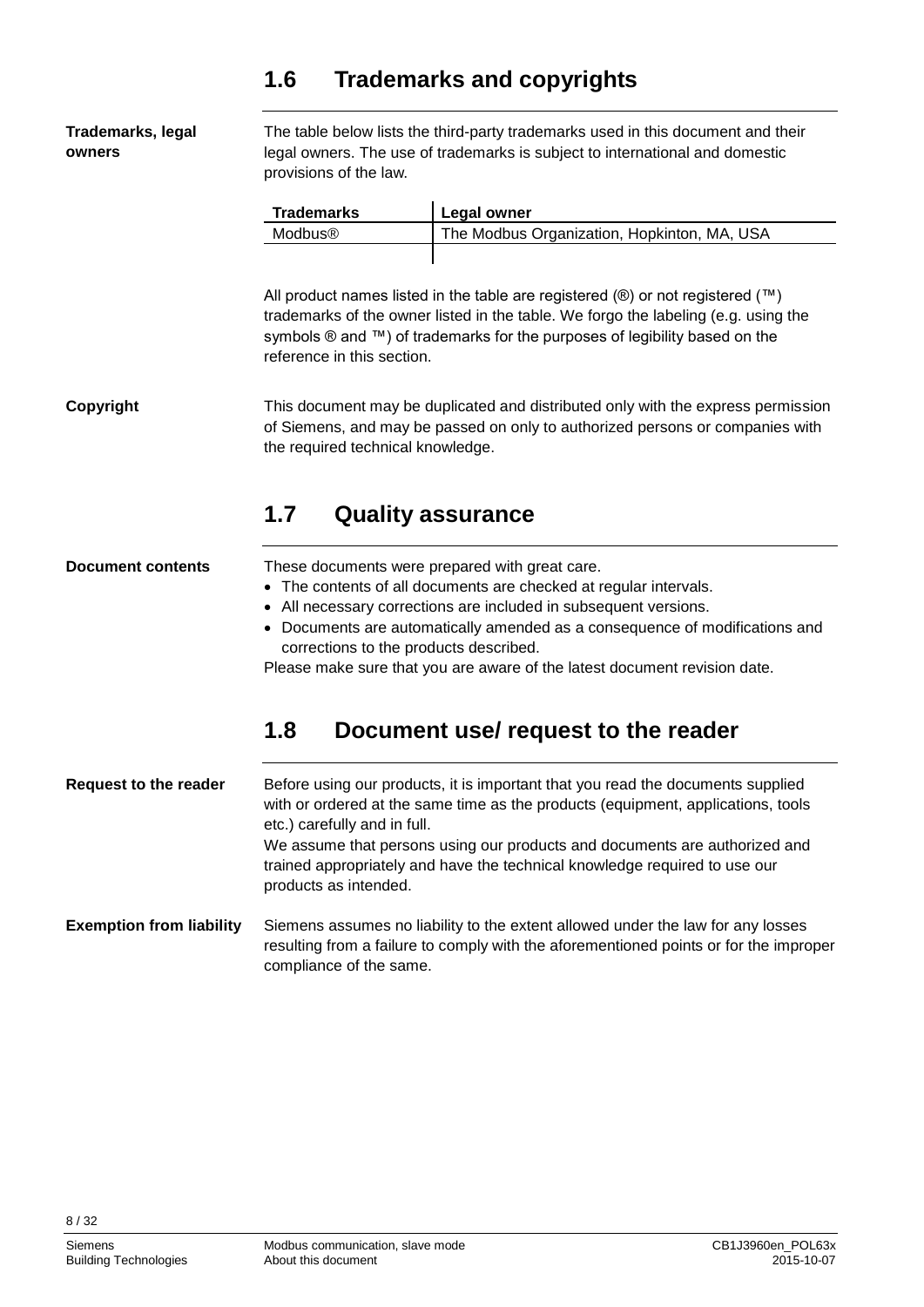# **2 Modbus networks**

# **2.1 Modbus protocol**

| Modbus, general<br>information                | The following section provides only a brief overview of the Modbus protocol.<br>For the full specification, see:<br>"Modicon Modbus Protocol Reference Guide PI MBUS 300 Rev. J".                                                                                                                                                                                                                                                                                                                                                                                |  |  |
|-----------------------------------------------|------------------------------------------------------------------------------------------------------------------------------------------------------------------------------------------------------------------------------------------------------------------------------------------------------------------------------------------------------------------------------------------------------------------------------------------------------------------------------------------------------------------------------------------------------------------|--|--|
| <b>Master/slave protocol</b>                  | The Modbus is a master/slave protocol. This, by definition, means that a Modbus<br>network contains only one master and at least one slave.                                                                                                                                                                                                                                                                                                                                                                                                                      |  |  |
| <b>Transactions on</b><br><b>Modbus</b>       | The Modbus master uses a slave query to start transactions on the network. The<br>slave either responds positively with the requested service (response) or transmits<br>an "exception message".                                                                                                                                                                                                                                                                                                                                                                 |  |  |
| <b>Function codes</b>                         | The type of transaction is defined by the function code transmitted in the Modbus<br>telegrams. A function code defines the following:<br>• Structure of the telegram, query and response.<br>• Direction of data transmission (master $\rightarrow$ slave or slave $\rightarrow$ master).<br>• Data format of data point.                                                                                                                                                                                                                                       |  |  |
| <b>Transmission modes</b>                     | The Modbus protocol defines two alternative serial transmission modes:<br>These modes have the following characteristics:<br>RTU (Remote Terminal Unit) mode<br>• Binary-coded data.<br>• Start and end of telegrams marked by timed pauses (a "silent interval") between<br>the characters transmitted.<br>• Check sum algorithm: CRC (cyclical redundancy check).<br><b>ASCII mode</b><br>• Data in hexadecimal notation.<br>Beginning and end of telegrams marked by start and end characters.<br>• Check sum algorithm: LRC (longitudinal redundancy check). |  |  |
| <b>Telegrams with multiple</b><br>data points | Certain types of Modbus transactions allow for transmission of a variable number<br>of Modbus data points in a single telegram.                                                                                                                                                                                                                                                                                                                                                                                                                                  |  |  |
| <b>Modbus TCP Ethernet</b>                    | A Modbus TCP/RTU gateway helps connect a Modbus/TCP master to one or<br>several Climatix controllers (slaves) if not a Climatix controller with internal TCP/IP<br>onboard is available:                                                                                                                                                                                                                                                                                                                                                                         |  |  |
|                                               | Modbus RTU, RS485<br>Modbus TCP, Ethernet<br>Gateway<br>Master<br>P3934Z03<br>Slave<br>Slave<br>The Modbus TCP/RTU gateway acts as a Modbus/TCP slave on an Ethernet                                                                                                                                                                                                                                                                                                                                                                                             |  |  |
|                                               | network, and transforms the queries to the serial Modbus network and back.                                                                                                                                                                                                                                                                                                                                                                                                                                                                                       |  |  |

**For more information on Modbus**

See<www.modbus.org>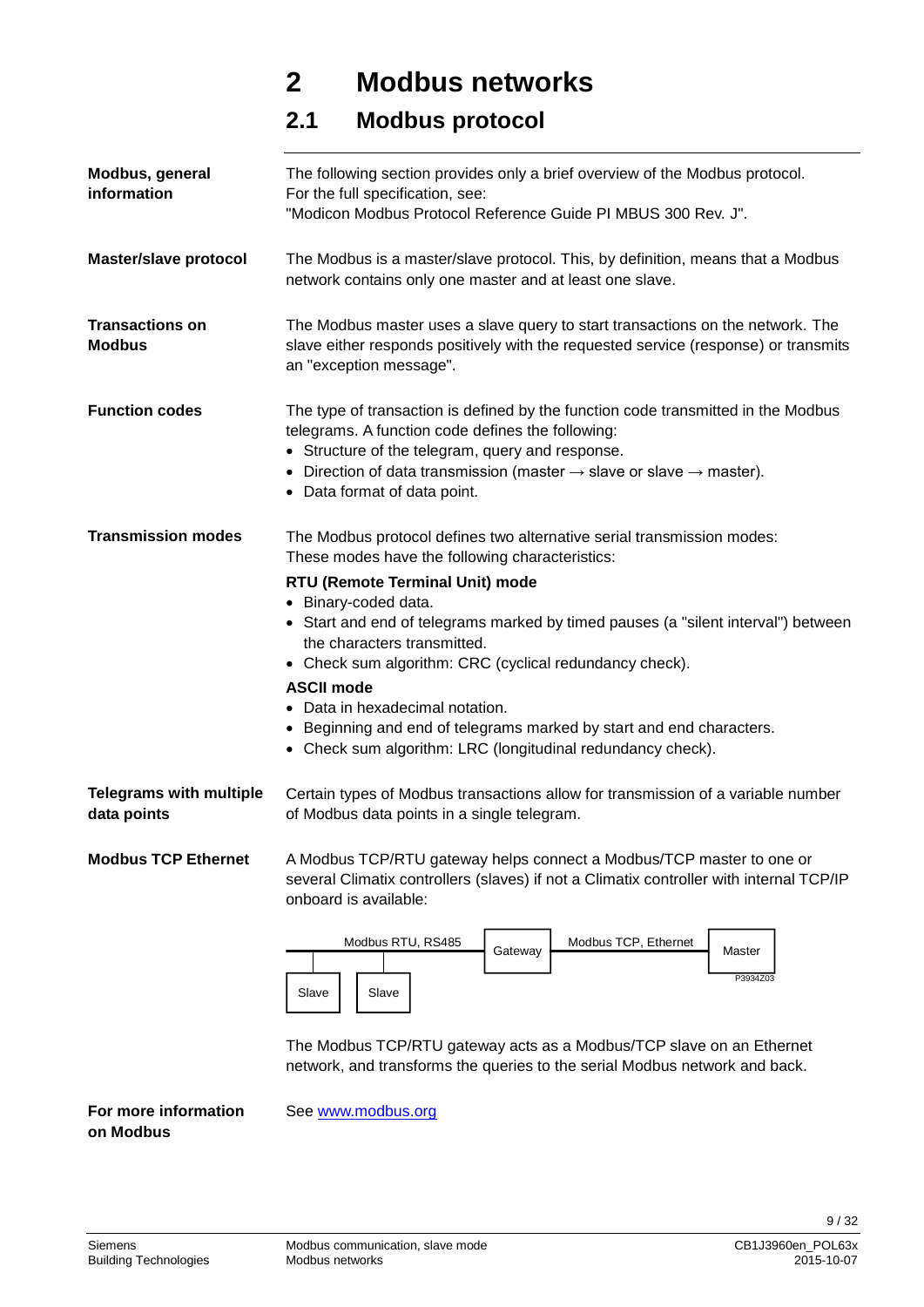### **2.2 RS485 networks**

| <b>RS485 definition</b>           | RS485 is a balanced line, half-duplex transmission system that meets the<br>requirements for a truly multi-point communications network. The standard<br>specifies up to 32 drivers and 32 receivers on a single (3-wire) bus.<br>Half-duplex data transmission means that data can be transmitted in both<br>directions on a signal carrier, but not at the same time.                                                                                                         |                                      |                   |                                                                                |                                           |
|-----------------------------------|---------------------------------------------------------------------------------------------------------------------------------------------------------------------------------------------------------------------------------------------------------------------------------------------------------------------------------------------------------------------------------------------------------------------------------------------------------------------------------|--------------------------------------|-------------------|--------------------------------------------------------------------------------|-------------------------------------------|
| More than 32 devices              |                                                                                                                                                                                                                                                                                                                                                                                                                                                                                 | Yes, a repeater makes this possible. |                   |                                                                                |                                           |
| on one RS485 trunk?               | However, in reality a repeater is not always necessary because:<br>Although the RS485 standard is based on just 32 full load devices, most RS485<br>chips need less than the specified unit load since initial development. Today, some<br>devices on the market require only half or a quarter of the load units.<br>Read the associated data sheets and count the required load to determine how<br>many devices you can install. This data is located in "UL" ("Unit Load"). |                                      |                   |                                                                                |                                           |
| Unit loads of Climatix<br>devices | network interfaces.                                                                                                                                                                                                                                                                                                                                                                                                                                                             |                                      |                   | The following table outlines the Climatix devices that are using 3-wire RS-485 |                                           |
|                                   | <b>Product Name</b>                                                                                                                                                                                                                                                                                                                                                                                                                                                             | Modbus<br>Protocol                   | Terminal<br>Usage | <b>Network</b><br>Electrical<br>Loading<br>unit load)                          | <b>Isolated</b><br><b>RS485</b><br>common |

| <b>Topology</b> | An RS485-N |
|-----------------|------------|
|                 |            |

MODBUS configuration without repeater has one trunk cable, along which devices are connected, directly (daisy chaining) or by short derivation cables.

POL635 | Master/Slave | A+ B- REF | 1/4 | no POL636 | Master/Slave | A+ B- REF | 1/4 | no POL638 Master/Slave A+ B- REF 1/4 no POL687 | Master/Slave | A+ B- REF | 1/4 | yes POL902  $\vert$  2 x Slave  $\vert$  A + B - REF  $\vert$  1  $\vert$  yes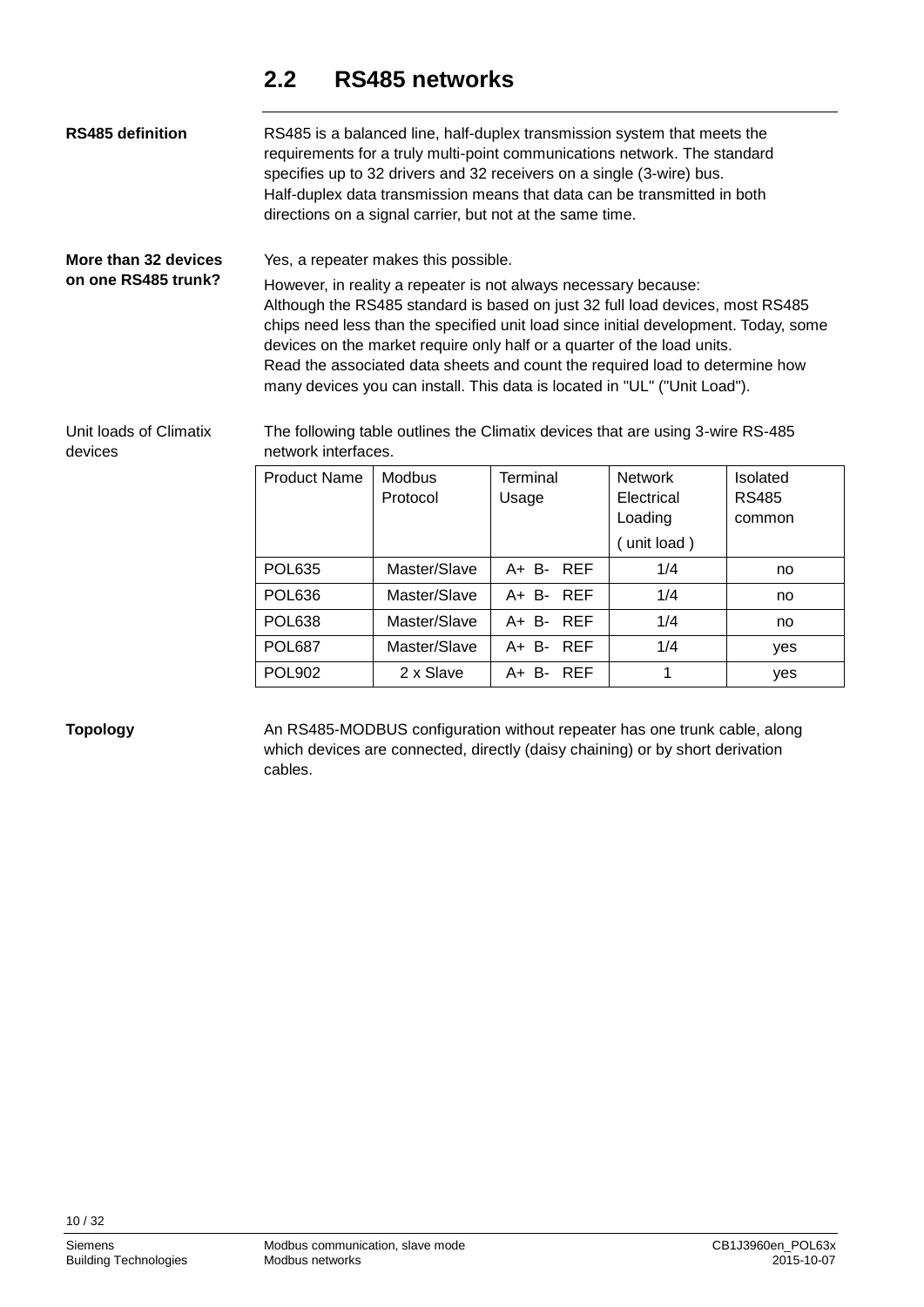### **2.3 Topologies**

**Introduction**

The RS485 standard is simple and well-proven. An important requirement however, is the selection of the right topology.

The best topology is a single line (line topology), with the bus cable connected directly to the individual devices. **Best: Individual line**

This type of connection has the least problems.



#### **Impairment due to intermediate terminals**

Connecting network devices via intermediate terminals can result in reflections and harmonics of electrical signals. Long, not twisted intermediate lines obviously increase the risk of interference.



#### **Error-prone: Star**

Avoid star topologies because errors/problems are hard to located and remove.



*Note:* Only one line + (TX) is shown for the example.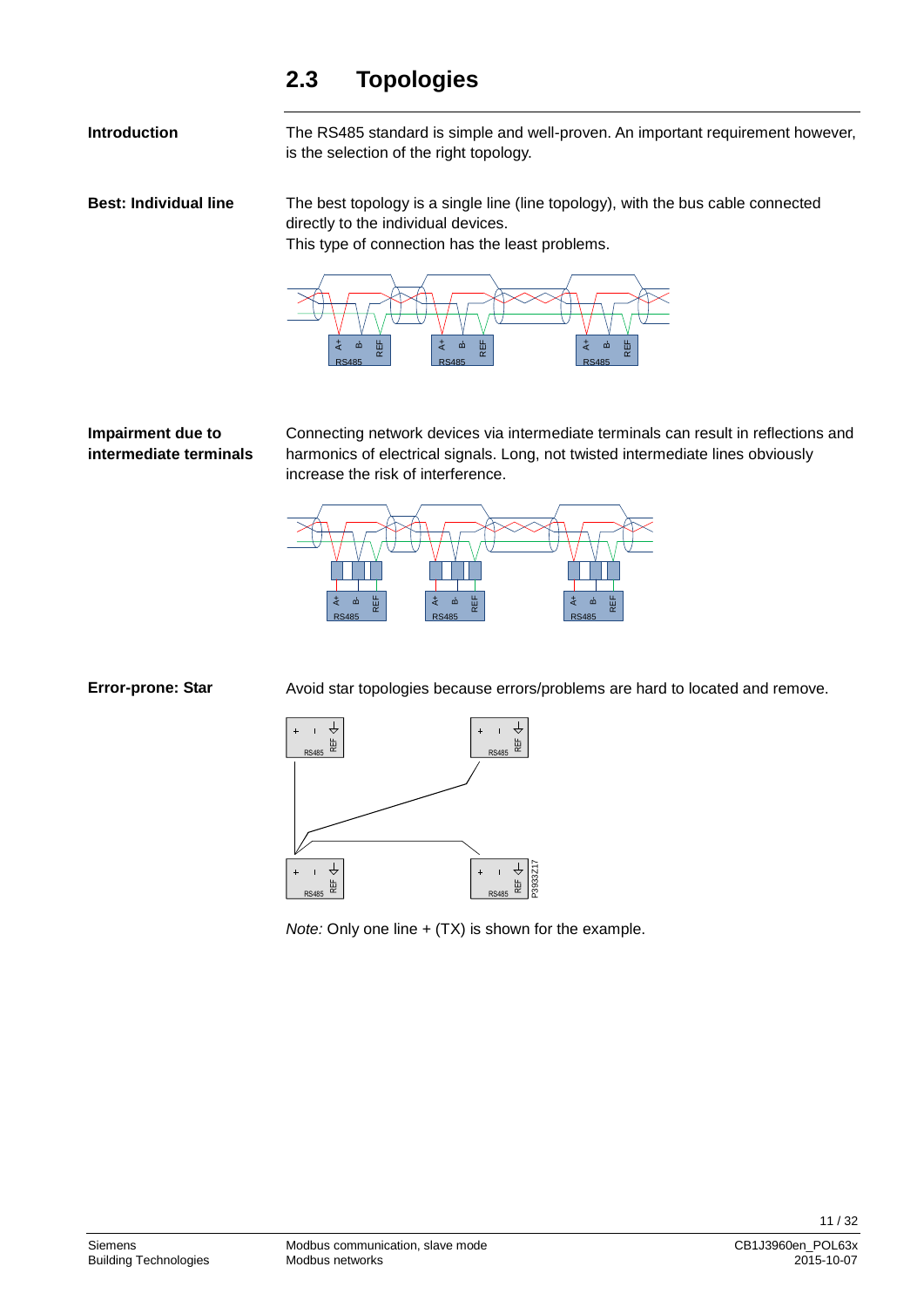### **2.4 RS485, cable installation**

| Task of the third wire<br>$\mathbf{i}$    | In order to provide higher noise immunity and high data reliability, Climatix Modbus<br>network interface is build as 3-wire connection RS-485 interfaces with a common<br>reference signal REF.<br>Depending on the manufacturer, the third wire on 3-wire network interfaces has<br>several names (for example: Common, Ground, Com. SC (Signal Common), R (for<br>Reference), GND, SG (Signal Ground) or REF (e.g. in Climatix)).<br>This connection is for a common reference signal. Voltage on lines $Tx/Rx$ (or $+/-$ )<br>are measured relative to the voltage level on the reference signal. |
|-------------------------------------------|-------------------------------------------------------------------------------------------------------------------------------------------------------------------------------------------------------------------------------------------------------------------------------------------------------------------------------------------------------------------------------------------------------------------------------------------------------------------------------------------------------------------------------------------------------------------------------------------------------|
| Grounding<br><b>Arrangements</b>          | The « REF » (common signal) must be connected to protective ground,<br>preferably at one point only for the entire bus. Generally this point is to choose on<br>the master device or on its Tap.                                                                                                                                                                                                                                                                                                                                                                                                      |
|                                           | Before the « REF » (common signal) ist connected to earth ground, the wire<br>must be tested with a DMM to ensure it is not already connected to earth ground. If<br>the wire is connected to earth ground the fault condition must be remedied before<br>terminating the wire to earth ground.                                                                                                                                                                                                                                                                                                       |
|                                           | If the « REF » (common signal) is internally already connected to earth ground in<br>a Modbus node, then it mustn't be connected with earth ground once again.                                                                                                                                                                                                                                                                                                                                                                                                                                        |
| <b>Risks due to missing</b><br>third wire | You risk the following if you do not use a third wire:<br>• Destroyed RS485 inputs.<br>• Unstable work.<br>• New installation.<br>The risks are greater:<br>• The higher the number of feeds to supply devices.<br>• The greater the physical separation.<br>• If fewer well grounded devices and feeds are used.                                                                                                                                                                                                                                                                                     |
| <b>Screening not required</b>             | You do not need screens. The twisted cable for Tx and Rx suppresses interference<br>more effectively than a screen.                                                                                                                                                                                                                                                                                                                                                                                                                                                                                   |
|                                           | The use of the shield as the third wire is prohibited.                                                                                                                                                                                                                                                                                                                                                                                                                                                                                                                                                |
| $\mathbf{i}$                              | An overall foil shield and drain wire provide additional noise protection.                                                                                                                                                                                                                                                                                                                                                                                                                                                                                                                            |
| <b>Observe cabling</b>                    | Observe the following when running the bus cable:<br>Do not wind the bus cable around other cables or electric/magnetic sources (e.g.<br>around a motor cable).<br>Do not run the bus cable next to DC load switches (e.g. relay). These are the<br>main sources of interferences.                                                                                                                                                                                                                                                                                                                    |

- Frequency-controlled actuators are also source of high interference.
- Protect bus cable against undesired moving (e.g. due to vibrations).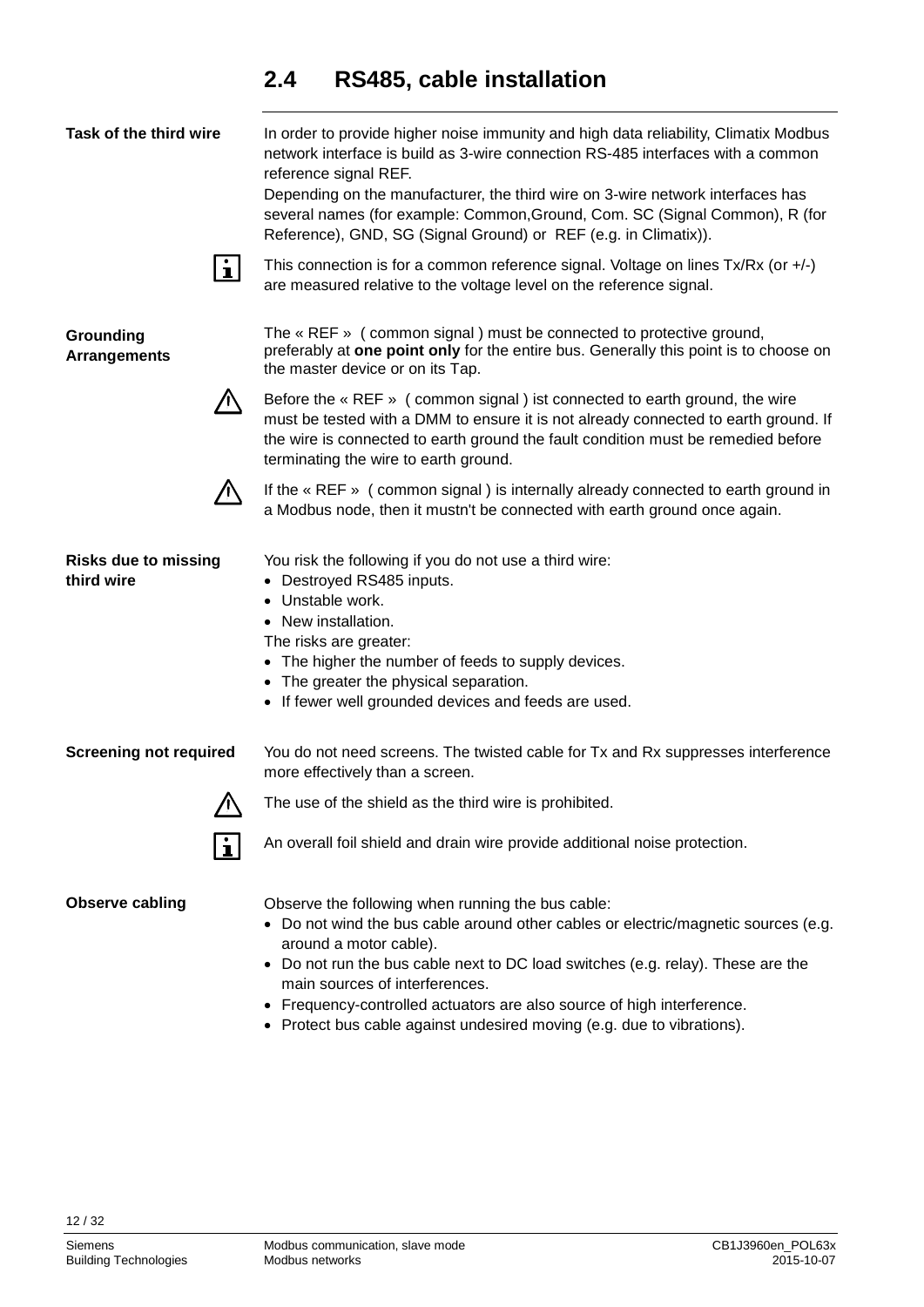### **RS485, cable installation,** *continued*

| Cable type                                                             | together.                          | The network cable recommended for use with the 3-wire (isolated RS-485)<br>common) is a single twisted pair cable with third wire (1.5-pair) that is used to tie<br>the RS-485 reference (communication common) of all the nodes on the network                                                                                                                                                                                                                    |  |
|------------------------------------------------------------------------|------------------------------------|--------------------------------------------------------------------------------------------------------------------------------------------------------------------------------------------------------------------------------------------------------------------------------------------------------------------------------------------------------------------------------------------------------------------------------------------------------------------|--|
| Pay attention to the<br>impedance                                      | selection:<br>$\bullet$            | Each cable has its own impedance. Some cables are designed for impedance<br>independent of length. Use this kind of cable. Nominal impedance is a start for<br>• A cable is well suited if a number e.g. 100 Ohm is indicated.<br>The cable is not suited if impedance is indicated by meter/foot, as determination<br>of the value for terminating resistances requires measurements and calculations.<br>Thus, select a cable with the lowest possible capacity. |  |
| Cat5 cables?<br>the other pair (2-pair) for the reference signal (REF) |                                    | Yes, these cables are good. Use a twisted pair for Tx/Rx and a wire(1.5-pair) or                                                                                                                                                                                                                                                                                                                                                                                   |  |
|                                                                        | We recommend the following cables: |                                                                                                                                                                                                                                                                                                                                                                                                                                                                    |  |
|                                                                        | <b>Manufacture / Type</b>          | <b>Specifications</b>                                                                                                                                                                                                                                                                                                                                                                                                                                              |  |
|                                                                        | Belden 3106A                       | Multi-Conductor - EIA Industrial RS-485 PLTC/CM<br>00.0000 $\frac{1}{2}$ $\frac{1}{2}$ $\frac{1}{2}$ $\frac{1}{2}$ $\frac{1}{2}$ $\frac{1}{2}$ $\frac{1}{2}$ $\frac{1}{2}$ $\frac{1}{2}$ $\frac{1}{2}$ $\frac{1}{2}$ $\frac{1}{2}$ $\frac{1}{2}$ $\frac{1}{2}$ $\frac{1}{2}$ $\frac{1}{2}$ $\frac{1}{2}$ $\frac{1}{2}$ $\frac{1}{2}$ $\frac{1}{2}$ $\frac{1}{2}$ $\frac$                                                                                           |  |

| Belden 3106A<br>Bild <sub>02</sub> | Multi-Conductor - EIA Industrial RS-485 PLTC/CM<br>22 AWG stranded (7x30) tinned copper conductors,<br>Datalene® insulation, twisted pairs, overall Beldfoil®<br>shield (100% coverage) plus a tinned copper braid (90%<br>coverage), drain wire, UV resistant PVC jacket. |
|------------------------------------|----------------------------------------------------------------------------------------------------------------------------------------------------------------------------------------------------------------------------------------------------------------------------|
| Belden 3107A<br>Bild <sub>03</sub> | Multi-Conductor - EIA Industrial RS-485 PLTC/CM<br>22 AWG stranded (7x30) tinned copper conductors,<br>Datalene® insulation, twisted pairs, overall Beldfoil®<br>shield (100% coverage) plus a tinned copper braid (90%                                                    |
|                                    | coverage), drain wire, UV resistant PVC jacket.                                                                                                                                                                                                                            |

#### **Cable length**

The end to end length of the trunk cable ( Bus ) must be limited. The maximum length depends on the baud rate, the cable (Gauge, Capacitance or Characteristic Impedance), the number of loads on the daisy chain, and the network configuration.

- For a 9600 Baud rate and AWG26 (or wider) gauge, the maximum length is 1000m.
- The derivations must be short, never more than 20m. If a multi-port tap is used with n derivations, each one must respect a maximum length of 40m divided by n.
- The higher the baud rate, the more important is the cable installation quality. Issues such as twisted pair cable unfolded at each resistor gain importance.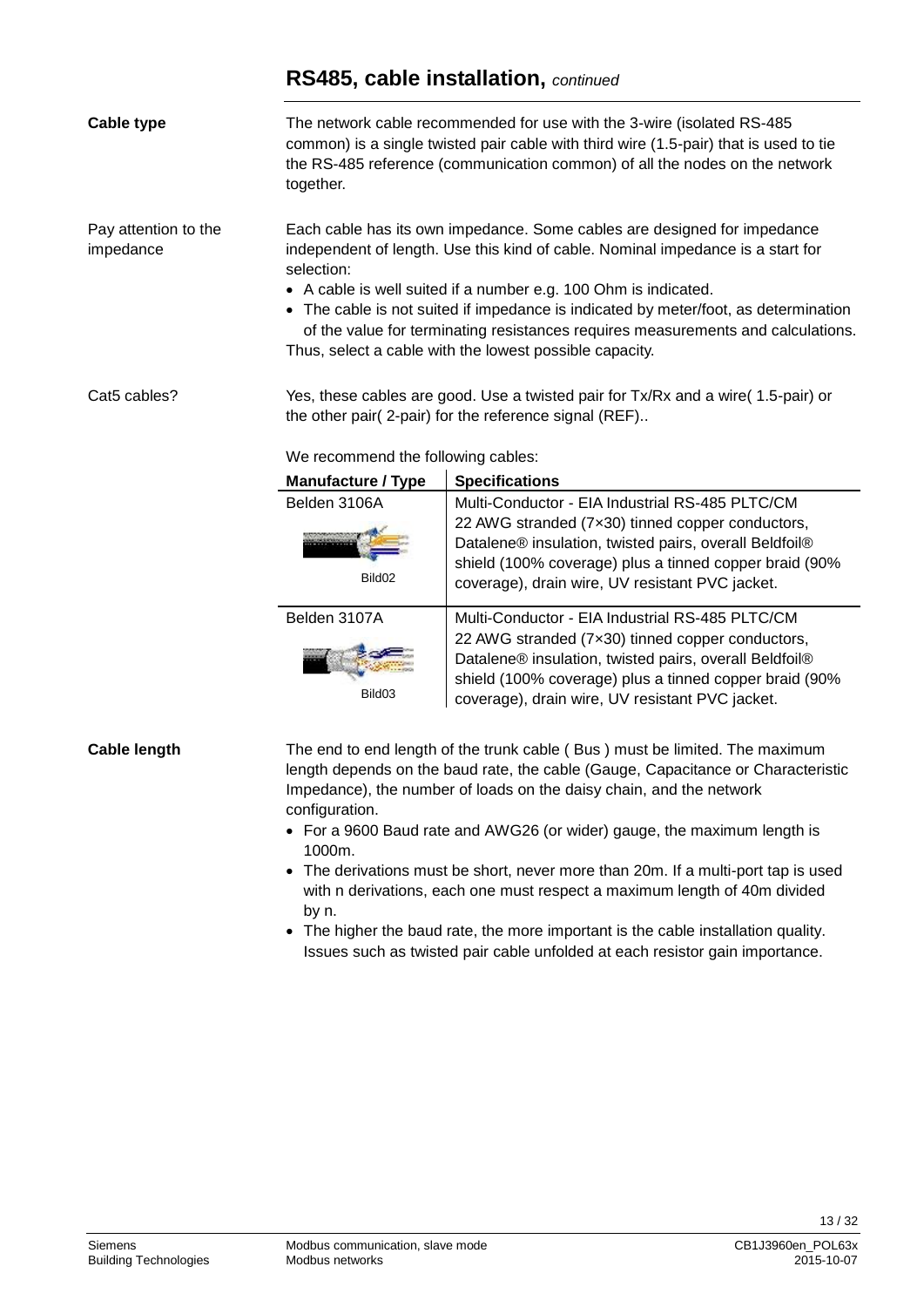### **2.5 Wiring examples**

#### **Climatix devices with Modbus master**

The following pictures show the correct wiring of Climatix POL63x controllers and POL902 communication modules with the Modbus master

Climatix POL63x Modbus master



Climatix POL63x with POL902 Modbus slave





The RS-485 common reference wire is referenced at one point (and only one point) to earth ground.



The use of the shield as the third wire is prohibited.



An overall foil shield and drain wire provide additional noise protection.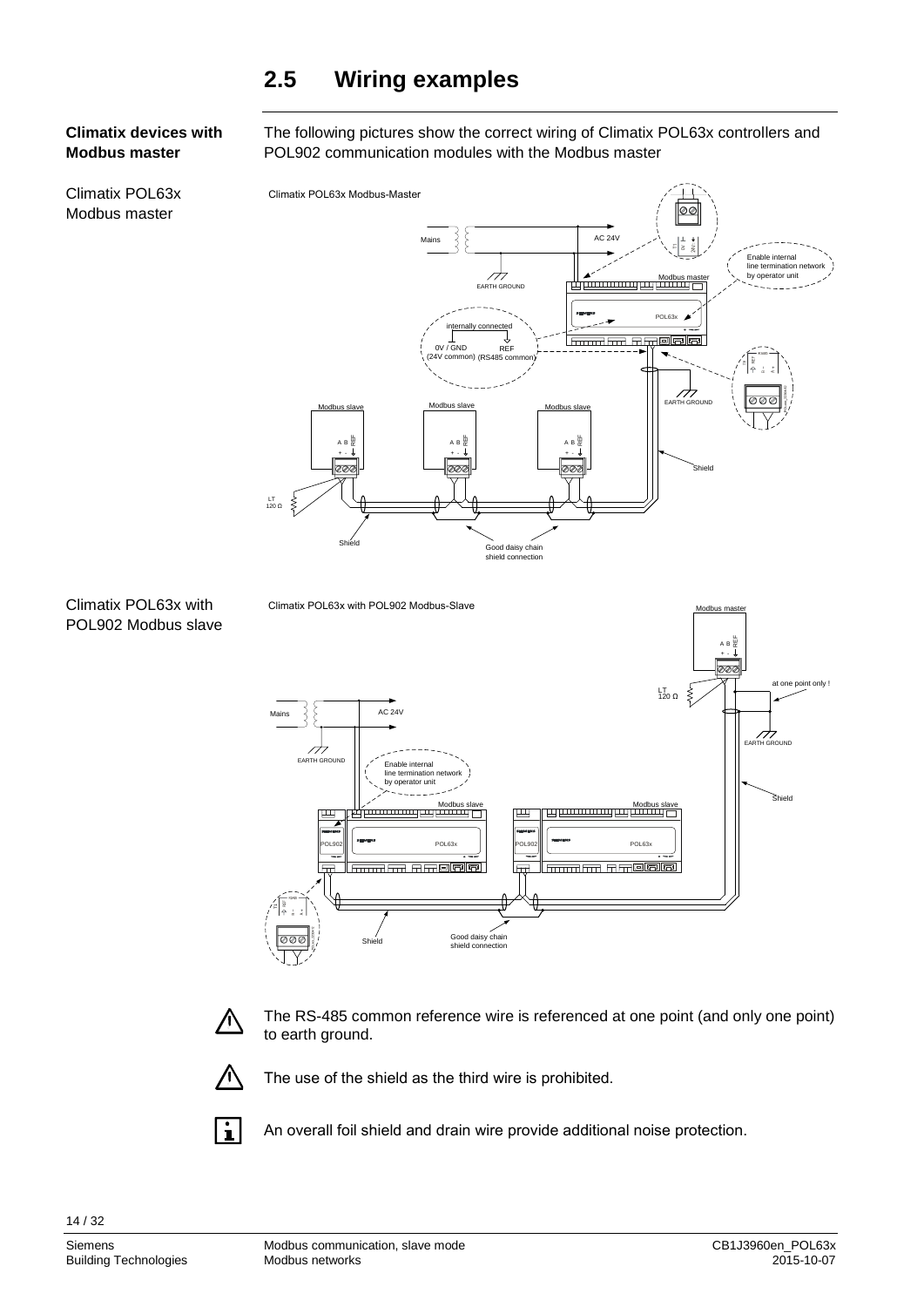### **2.6 Line termination / polarization**

To minimize the reflections from the end of the RS485-cable it is required to place a line termination near each of the 2 ends of the bus. **Line Termination**

When there is no data activity on an RS-485 balanced pair, the lines are not driven and, thus susceptible to external noise or interference. To insure that its receiver stays in a constant state, when no data signal is present, some devices need line polarization resistors ( pull up / pull down ) to bias the network. This will be done typically in the Modbus Master device and must be done in one place only. **Line Polarization**

 $\vert \cdot \vert$ 

The line termination and at the same time the polarization can, in POL63x and POl902, be enabled or disabled via the operator unit.

This means that a Climatix device can only enable the termination and polarization at one end of the RS-485 line. On the other end the termination must be set externally or with a device that can switch on the termination only (without polarization).

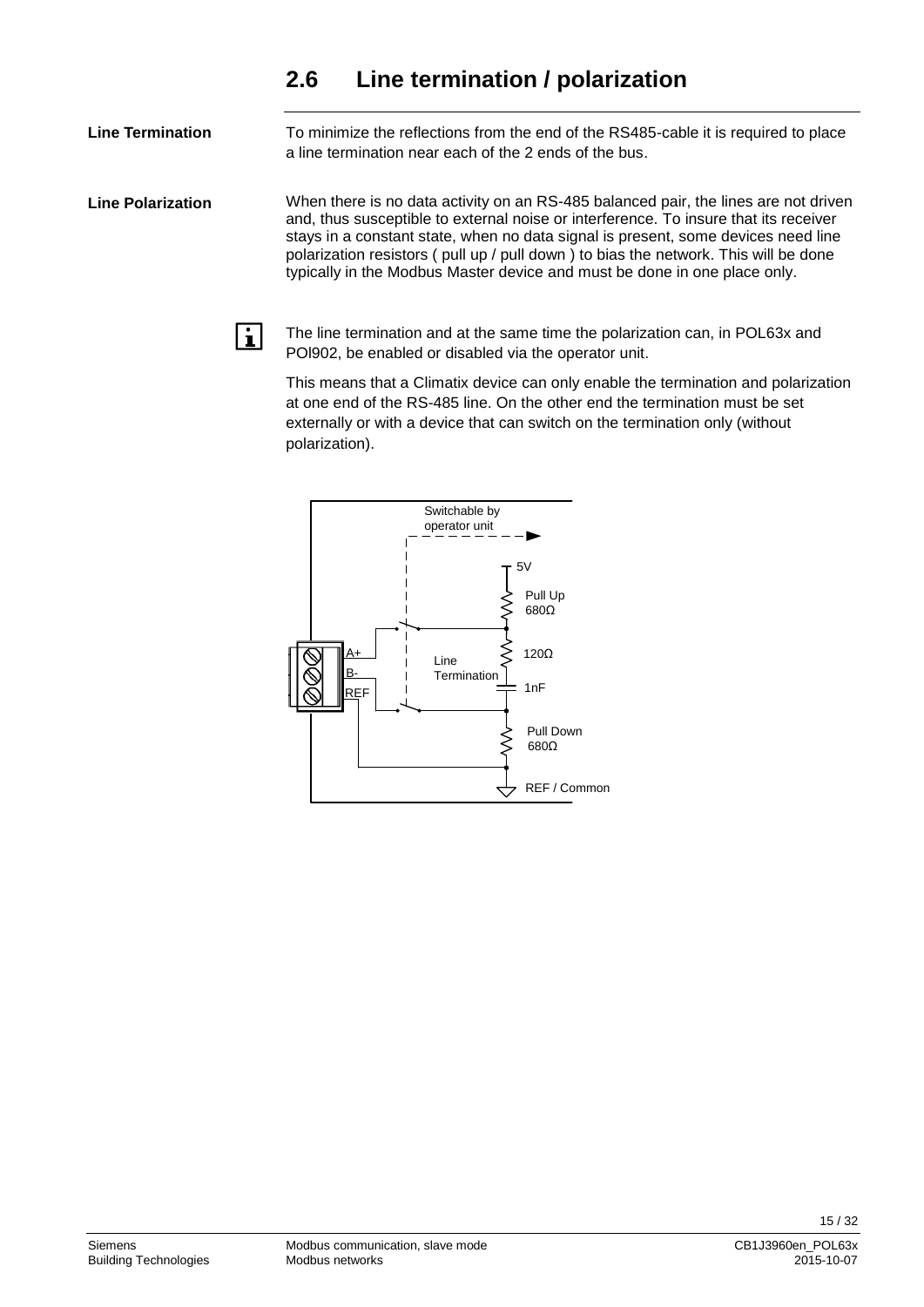### **2.7 TCP/IP networks**

| <b>Modbus TCP port</b> | Modbus TCP in Climatix uses the TCP port 502. This port number is not<br>changeable.                                                                                                                                                                                                                                     |  |
|------------------------|--------------------------------------------------------------------------------------------------------------------------------------------------------------------------------------------------------------------------------------------------------------------------------------------------------------------------|--|
| <b>IP</b> address      | The IP address is assigned either dynamically via the DHCP server or set manually<br>via HMI. Normally is to use fixed IP address.                                                                                                                                                                                       |  |
| $ \mathbf{i} $         | If the controller is Server (Slave) he is able to serve 3 Modbus IP Clients, so it is<br>possible to connect for example 3 touch panels to one controller at the same time.<br>The onboard IP port can be used as Modbus IP port. Furthermore the WEB@HMI<br>(web browser) can be used for remote service simultaneosly. |  |
|                        | <b>Tools</b>                                                                                                                                                                                                                                                                                                             |  |

#### **Modbus master simulation tools**

Modbus slave devices e.g. Climatix controllers can be tested with several Modbus master simulation tools such as "Modbus Poll" or "ModScan" from a computer. "Modbus Poll" can be downloaded from www.modbustools.com.

A RS485/RS232 converter or a Modbus RTU/TCP gateway may be needed to connect to a computer.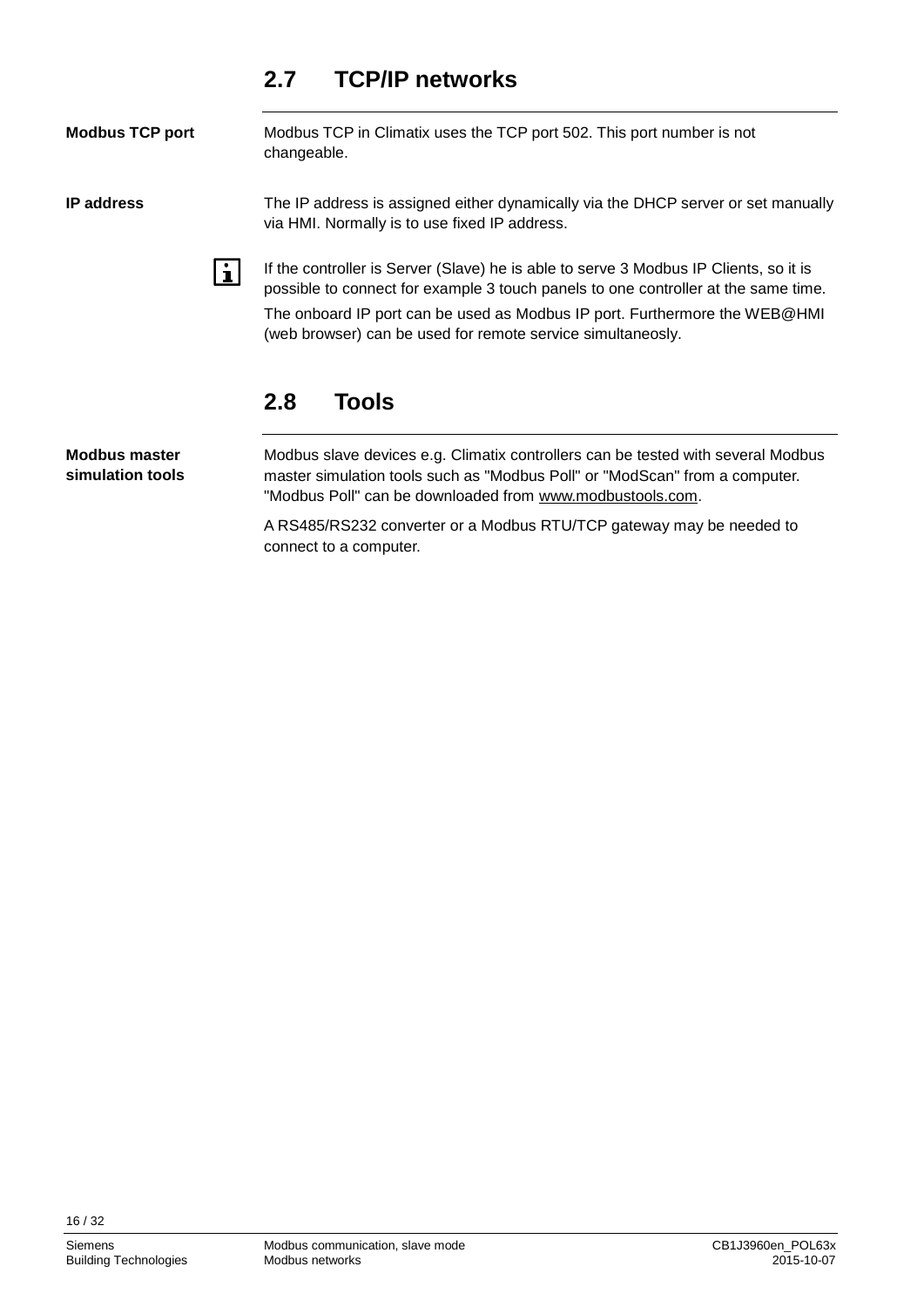# **3 Commission instructions**

**3.1 General**

| <b>Connection ways</b>                  | There are up to 3 ways to communicate with Modbus on a Climatix controller:<br>• Internal RTU (POL63x)<br>Internal TCP (POL638)<br>$\bullet$<br><b>External communication module POL902</b><br>$\bullet$                                                                                                                                                 |  |
|-----------------------------------------|----------------------------------------------------------------------------------------------------------------------------------------------------------------------------------------------------------------------------------------------------------------------------------------------------------------------------------------------------------|--|
| Internal RTU<br>(POL63x)                | A Modbus RTU, via RS485, interface is always available on the basic controller<br>POL63x,00/STD. It can be defined as the master or slave or switched off.<br>The internal Modbus interface is automatically set to master if any master function                                                                                                        |  |
| Internal TCP<br>(POL638)                | is enabled in the controller.<br>A Modbus TCP interface is available on the POL638.00/STD controller via the<br>standard Ethernet port. The internal Modbus TCP interface can be used for slave<br>mode and can be used for slave mode even if the RS485 port is used as master.                                                                         |  |
| External communication<br>module POL902 | Two extra Modbus RTU slave interface, is provided with the external Modbus<br>communication module POL902. This is typically used when there is needed more<br>than one connection, example connection to both a BMS system and a Touch<br>panel. The module is also needed in case the internal RTU interface already is<br>used as a master interface. |  |
| $\mathbf{L}$                            | Prerequisite for commissioning any of the above mentionned ways:<br>Working application loaded and started in the Climatix controller.                                                                                                                                                                                                                   |  |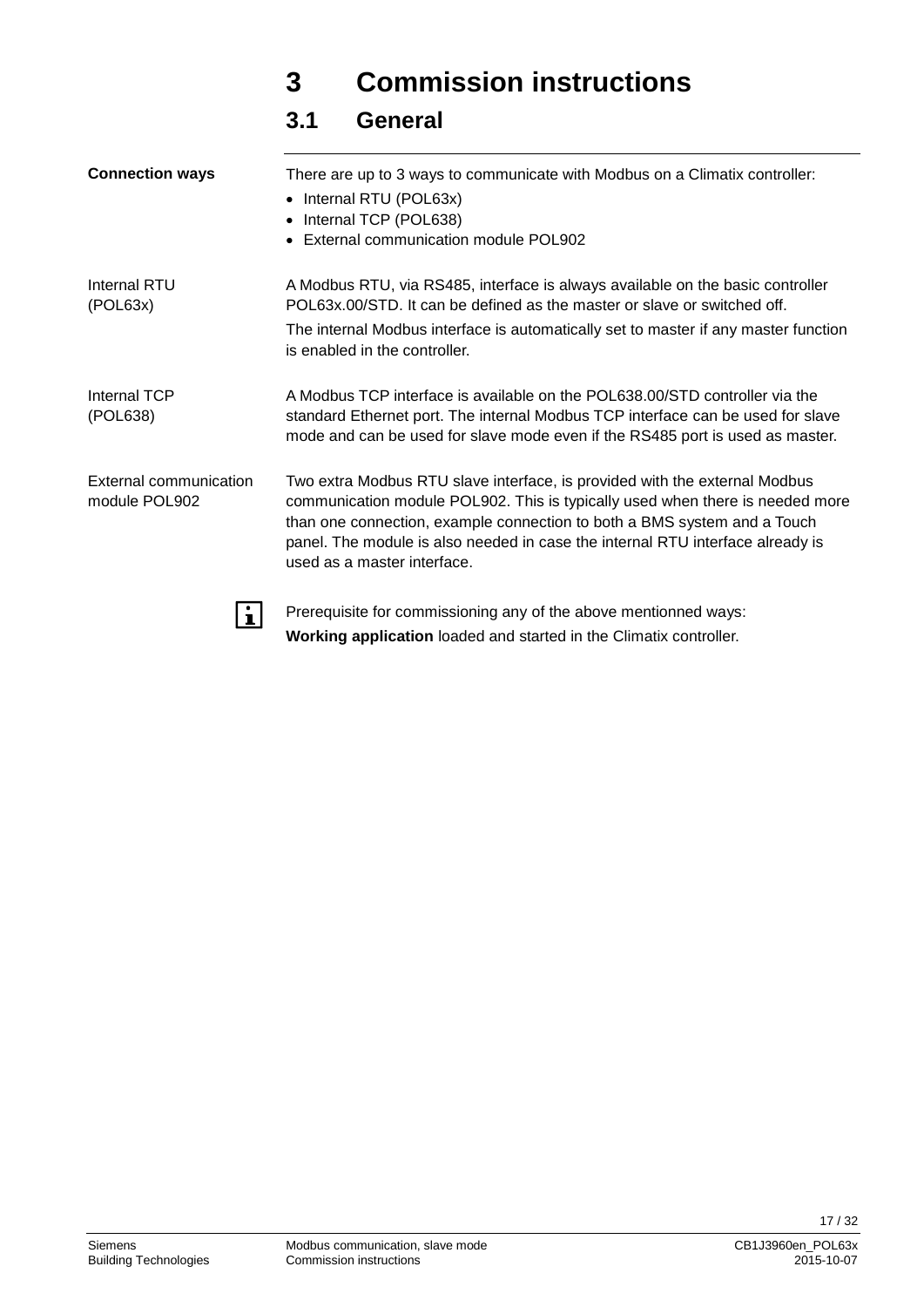### **3.2 Commission internal Modbus RTU**

#### **Involved devices**

The picture shows the devices and connections involved in commissioning:



#### **Connection**

Proceed as follows to connect the Climatix controller to the Modbus line:

| Step | ∣ Action                                                                          |
|------|-----------------------------------------------------------------------------------|
|      | Controller OFF.                                                                   |
|      | Connect Modbus bus cable to the RS485 interface<br>(pins A+ and B-, Ref for GND). |
|      | Controller ON.                                                                    |

| <b>Configuration via</b> |  |
|--------------------------|--|
| operator unit            |  |

Proceed as follows to configure the controller for internal Modbus RTU:

| <b>Step</b>    | <b>Action</b>                                                                                                                                                                                                                                                                  |
|----------------|--------------------------------------------------------------------------------------------------------------------------------------------------------------------------------------------------------------------------------------------------------------------------------|
| 1              | Log in to HMI using the password for level 4 (Service), default 2000.                                                                                                                                                                                                          |
| $\overline{2}$ | Go to Main Index > System overview > Communication > Modbus >                                                                                                                                                                                                                  |
| 3              | Select Device type (Internal mode):<br>Select the integrated Modbus interface RS485 to be used as slave.<br>Caution!<br>The integrated RS485 cannot be used as slave if already used as<br>master. This selection is blocked when a function require master.                   |
| 4              | Go to Internal settings for RS485 >                                                                                                                                                                                                                                            |
| $\overline{5}$ | Select Internal Modbus slave address:<br>Enter the corresponding Modbus slave address (1247).                                                                                                                                                                                  |
| 6              | Select Baudrate:<br>Enter the transmission rate as per the Modbus (2400, 4800, 9600,<br>19200 and 38400). All participants must have the same setting.                                                                                                                         |
| 7              | Select Stop bits:<br>One or two stop bits<br>All participants must have the same setting.                                                                                                                                                                                      |
| 8              | Select Parity:<br>None, even or odd parity.<br>All participants must have the same setting                                                                                                                                                                                     |
| 9              | Select Response delay:<br>Delays the response by n milliseconds.                                                                                                                                                                                                               |
|                | Resp.fail timeout:<br>Setting access time if used as master.<br>The master must undertake read access within this period, otherwise an<br>alarm is triggered. This has no influence for Modbus slave mode.                                                                     |
| 10             | Select Termination:<br>The RS485 topology must always be ended using wave resistors.<br>They can be enabled or disabled here as described in section 2.6.<br>Only enable this when it is needed both termination and polarization,<br>otherwise use external line termination. |
| 11             | Select Reset required !!:<br>When done, restart controller using this command.                                                                                                                                                                                                 |
| Extra          | Modbus comm is the alarm object and settings like alarm class etc for<br>Modbus faults can be changed here.                                                                                                                                                                    |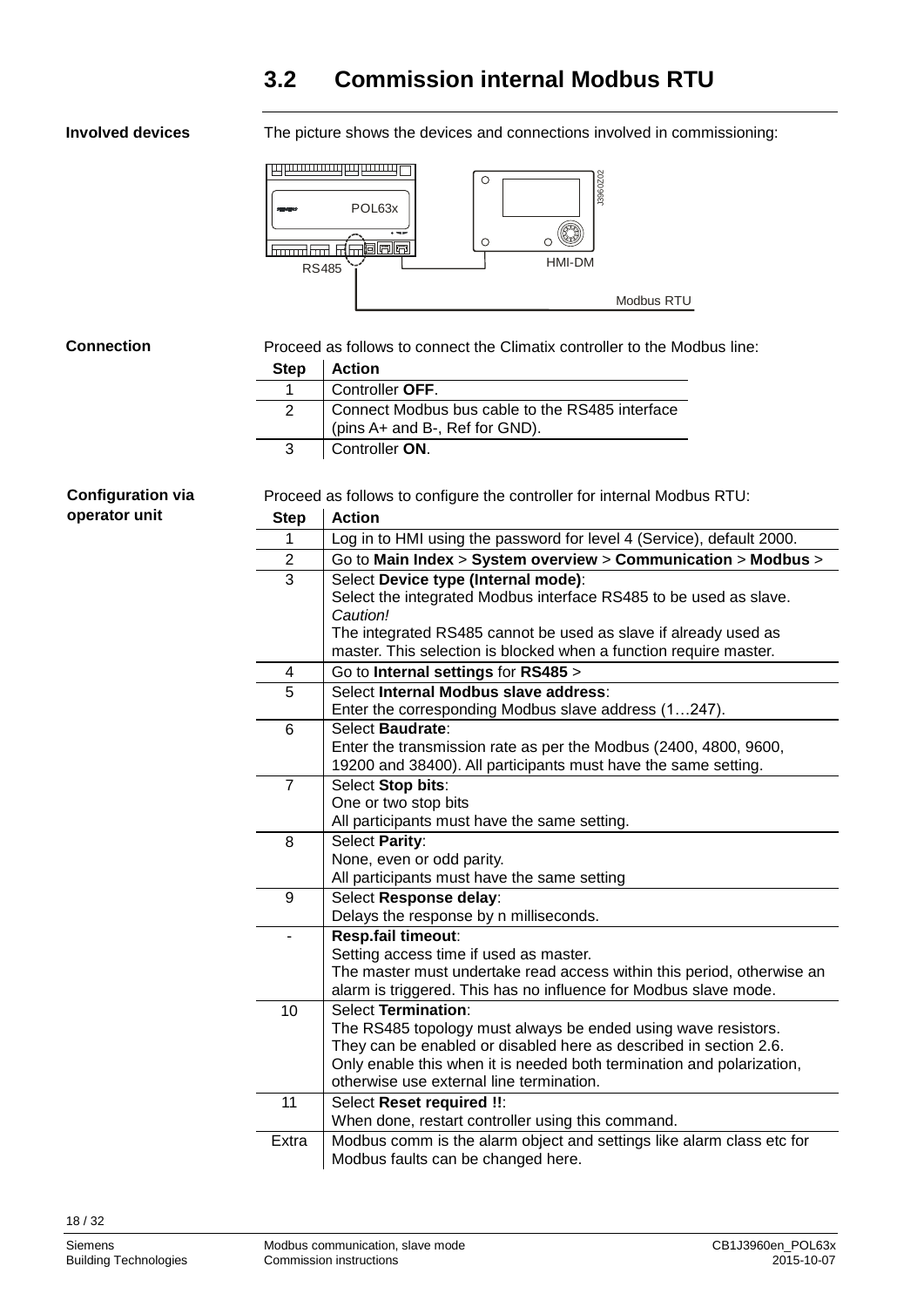### **Commission internal Modbus RTU,** *cont.*

After restart, the internal Modbus RTU is configured and ready to use.

**Configuration via operator unit,** *cont.*

 $\boxed{\mathbf{i}}$ 

As a matter of principle, the controller must be restarted with "Reset required !!" or power off/on the controller after changing any settings to assume the data.



Other setting than described above has nothing to do with Modbus RTU slave mode and should not be changed.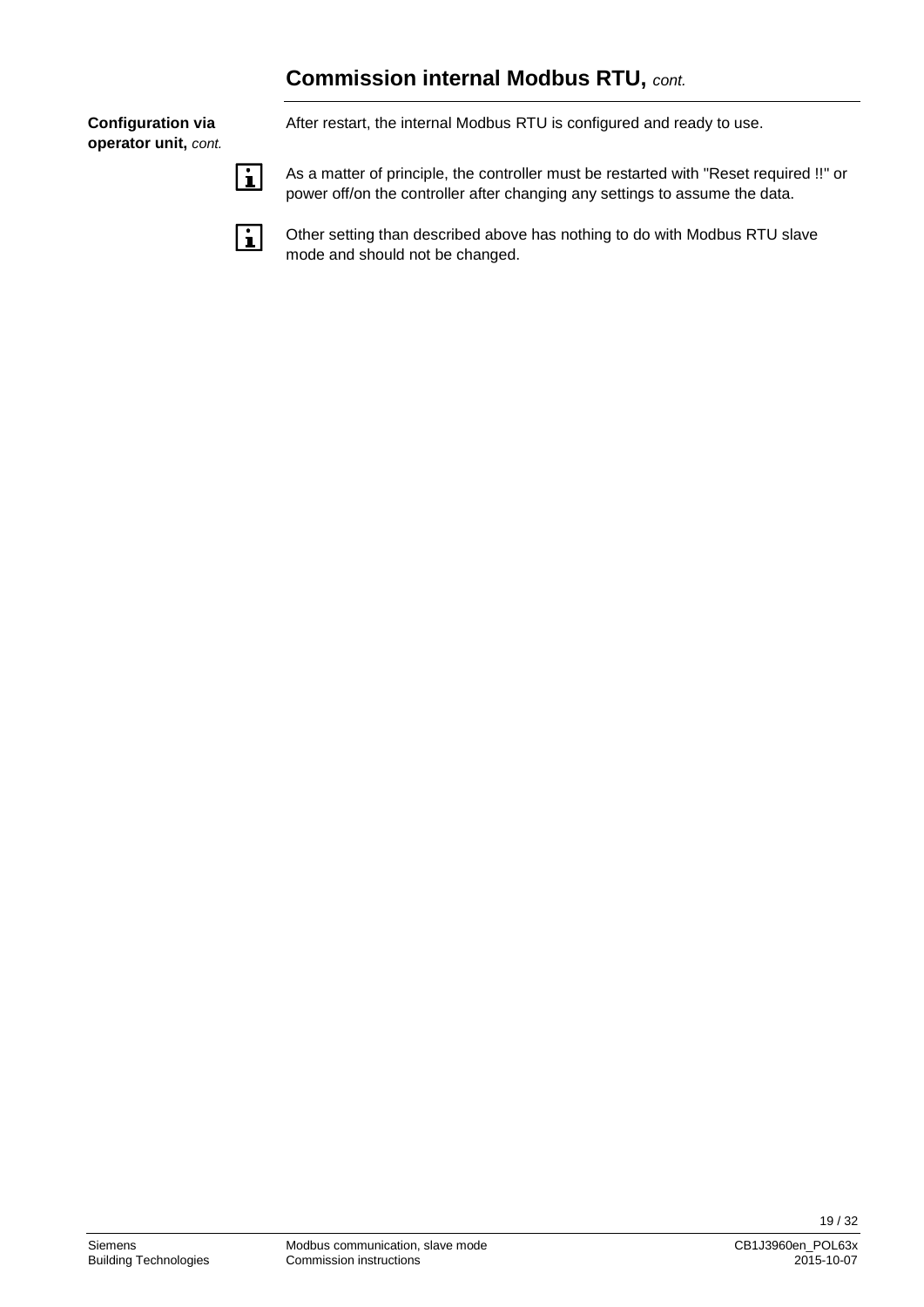### **3.3 Commission internal Modbus TCP**

#### **Involved devices**

The picture shows the devices and connections involved in commissioning:



**Connection**

Connect the Climatix controller to the Ethernet (Modbus TCP) with a standard network cable.

**Configuration via operator unit**

Proceed as follows to configure the controller for internal Modbus TCP:

| <b>Step</b>    | <b>Action</b>                                                              |
|----------------|----------------------------------------------------------------------------|
| 1              | Log in to HMI using the password for level 4 (Service), default 2000.      |
| $\overline{2}$ | Go to Main Index > System overview > Communication > Modbus >              |
|                | Device type (Internal mode):                                               |
|                | Selects if the integrated Modbus interface RS485 should be used as         |
|                | master or slave. This has no influence for Modbus TCP.                     |
| 3              | Go to Internal settings for IP-Config. (TCP/IP) >                          |
|                | Note!                                                                      |
|                | Settings for TCP/IP can also be displayed and changed in:                  |
|                | Main Index > System overview > Communication > IP-Config. >                |
|                | Take care to change TCP/IP setting if the controller is already connected  |
|                | to Ethernet for other purpose.                                             |
| 4              | Select functionality for DHCP:                                             |
|                | Active means that the IP address is given from a DHCP server on the        |
|                | network.                                                                   |
|                | Passive means that a fixed IP address will be used as the settings         |
|                | described below. Fixed IP address is preferred.                            |
| 5              | Select IP, Mask and Gateway:                                               |
|                | The IP settings for the controller are used for a fixed IP address and are |
|                | only active if the DHCP parameter is set to Passive.                       |
|                | Note:                                                                      |
|                | - End a line with #. Never use a "space" at the end.                       |
|                |                                                                            |
| 6              | Select Reset required !!:                                                  |
|                | Whon done restert controller using this command                            |

When done, restart controller using this command.

After restart, the internal Modbus TCP is configured and ready to use.

 $| \cdot |$ 

As a matter of principle, the controller must be restarted with "Reset required !!" or power off/on the controller after changing any settings to assume the data.



Other setting than described above has nothing to do with Modbus TCP slave mode and should not be changed.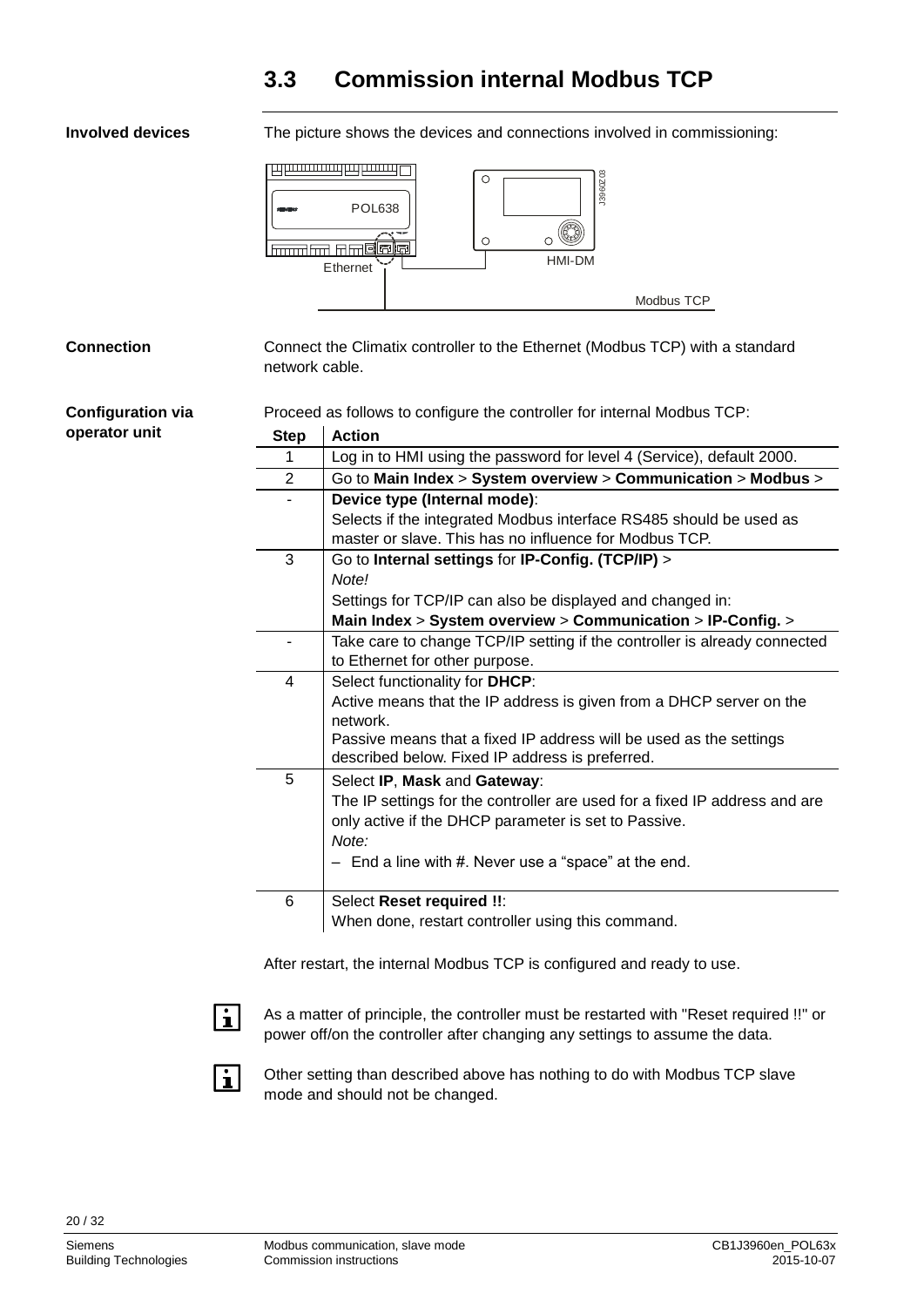### **3.4 The Modbus module**

**Design**

- The figure shows the Modbus module. Properties:
- Two galvanically separated RS485 interfaces.
- Connection to the Climatix controller via internal communications extension bus using the plug on the controller's left.



| <b>Elements and</b> | The elements and connections in the figure are:      |                                                                                                                  |                                                                                                                                                                    |  |  |  |
|---------------------|------------------------------------------------------|------------------------------------------------------------------------------------------------------------------|--------------------------------------------------------------------------------------------------------------------------------------------------------------------|--|--|--|
| connections         | <b>Element / Connection</b><br>Pos.                  |                                                                                                                  |                                                                                                                                                                    |  |  |  |
|                     | 1                                                    | Modbus RS485 interface T1 (slave, channel 1).                                                                    |                                                                                                                                                                    |  |  |  |
|                     | $\overline{2}$                                       | Modbus RS485 interface T2 (slave, channel 2).                                                                    |                                                                                                                                                                    |  |  |  |
|                     | 3                                                    | Status display "BSP" (Board Support Package).                                                                    |                                                                                                                                                                    |  |  |  |
|                     | 4                                                    | Status display "BUS" (bus connections o.k. / bus traffic).                                                       |                                                                                                                                                                    |  |  |  |
|                     | 5                                                    | Plug connection "Communication extension bus".                                                                   |                                                                                                                                                                    |  |  |  |
|                     | 6                                                    | Climatix controller POL6XX.                                                                                      |                                                                                                                                                                    |  |  |  |
| <b>Status LEDs</b>  | operation.                                           | The status LEDs "BSP" and "BUS" can light red, green and yellow during                                           |                                                                                                                                                                    |  |  |  |
| "BSP" LED           |                                                      | This LED informs on the status of the "Board Support Package" (BSP). Color and<br>flashing frequency of the LED: |                                                                                                                                                                    |  |  |  |
|                     | <b>Color</b>                                         | <b>Flashing frequency</b>                                                                                        | <b>Meaning / Mode</b>                                                                                                                                              |  |  |  |
|                     | Red / Green                                          | 1 s "on" / 1 s "off"                                                                                             | BSP upgrade mode.                                                                                                                                                  |  |  |  |
|                     | Green                                                | Steady "on"                                                                                                      | BSP operating and communication with<br>controller working.                                                                                                        |  |  |  |
|                     | Yellow                                               | Steady "on"                                                                                                      | BSP operating, but no communication with<br>controller.                                                                                                            |  |  |  |
|                     | Red                                                  | Flashing at 2Hz                                                                                                  | BSP error (software error).                                                                                                                                        |  |  |  |
|                     | Red                                                  | Steady "on"                                                                                                      | Hardware fault.                                                                                                                                                    |  |  |  |
| "BUS" LED           |                                                      |                                                                                                                  | This LED shows the status of external communication with the bus, not to the                                                                                       |  |  |  |
|                     | controller. Color and flashing frequency of the LED: |                                                                                                                  |                                                                                                                                                                    |  |  |  |
|                     | Color                                                | <b>Flashing frequency</b>                                                                                        | <b>Meaning / Mode</b>                                                                                                                                              |  |  |  |
|                     | Green                                                | Steady "on"                                                                                                      | All communication running, or if watchdog<br>is disabled.                                                                                                          |  |  |  |
|                     | Red                                                  | Steady "on"                                                                                                      | All configured communications down.<br>Means no communication to the Master<br>within set timeout. In case the timeout is set<br>to zero the watchdog is disabled. |  |  |  |
|                     | Yellow                                               | Steady "on"                                                                                                      | Startup, or one configured channel not<br>communicating to the master.                                                                                             |  |  |  |

Power supply is outside the allowed range if both LEDs are dark.

 $\boxed{\mathbf{i}}$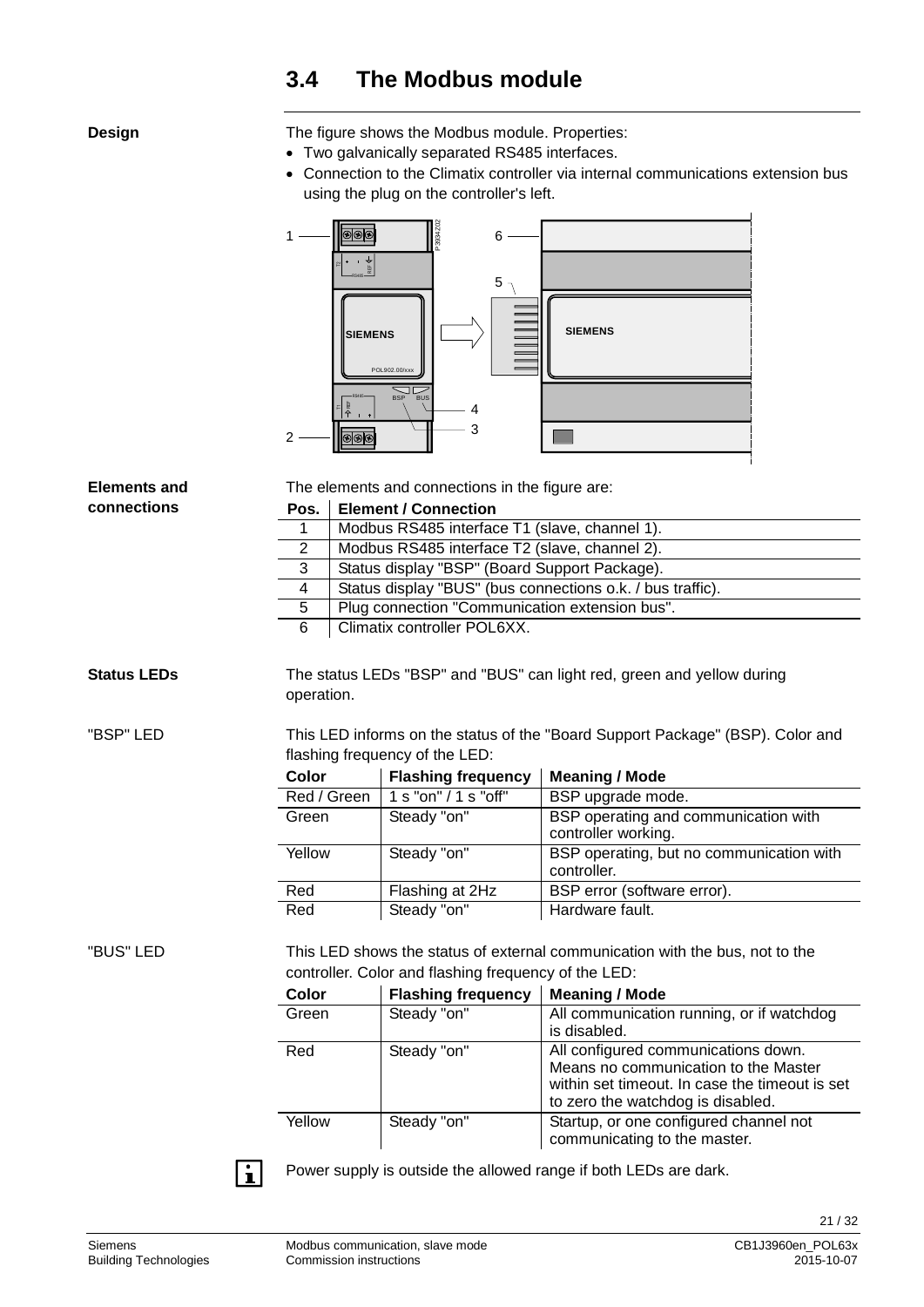### **3.5 Commission Modbus modules**

#### **Involved devices**

**Connect Modbus** 

**module**

The picture shows the devices involved in commissioning:



Proceed as follows to connect the Modbus module to the Modbus bus via RS485 (see also description in section for the Modbus module):

| <b>Step</b> | <b>Action</b>                                                                  |
|-------------|--------------------------------------------------------------------------------|
|             | Controller OFF.                                                                |
| 2           | Connect Modbus module to controller using plug connection.                     |
| 3           | Connect Modbus bus cable to Modbus module (pins $+$ and $-$ , Ref for<br>GND). |
|             | Use the T1 interface if only one master/bus should be connected.               |
|             | Use the T2 interface if an additionally master/bus should be connected.        |
| 4           | Controller ON:                                                                 |
|             | $\rightarrow$ The module starts / initialization begins.                       |
|             | $\rightarrow$ As soon as the two LEDs "BSP" and "BUS" are steady green,        |
|             | communication with the controller and Modbus bus is active.                    |
|             | Caution!                                                                       |
|             | The controller must be reset a second time to update HMI; prior to             |
|             | parameterization.                                                              |

| <b>Configuration via</b> |             | Proceed as follows to configure the Modbus module for Modbus RTU step by step:                                                            |
|--------------------------|-------------|-------------------------------------------------------------------------------------------------------------------------------------------|
| operator unit            | <b>Step</b> | <b>Action</b>                                                                                                                             |
|                          |             | Log in to HMI-DM using the password for level 4 (Service), default 2000.                                                                  |
|                          | 2           | Go to Main Index > System overview > Communication > Modbus ><br>Module[x] Modbus >                                                       |
|                          |             | or                                                                                                                                        |
|                          |             | Main Index > System overview > Communication > Comm module<br>overview > Module[x] Modbus >                                               |
|                          |             | Note! [x] is the position of the connected communication module. This is<br>only information used when more than one module is connected. |
|                          | 3           | Go to Settings channel [y] >                                                                                                              |
|                          |             | Channel 1 / Channel 2. Displays as of this point the data for the first                                                                   |
|                          |             | Modbus channel (channel 1, terminal T1) and the second Modbus                                                                             |
|                          |             | channel (channel 2, terminal T2) of the module.                                                                                           |
|                          |             | These are the corresponding parameters, with the exception of enable.                                                                     |
|                          |             | Select Enable:                                                                                                                            |
|                          |             | Only for channel 2. Set to <b>active</b> to enable channel 2 (T2)                                                                         |
|                          |             | Some applications use the name channel 0 for terminal 1 and channel 1 for                                                                 |

Some applications use the name channel 0 for terminal 1 and channel 1 for terminal 2 and other applications may use the same channel number as for the terminal.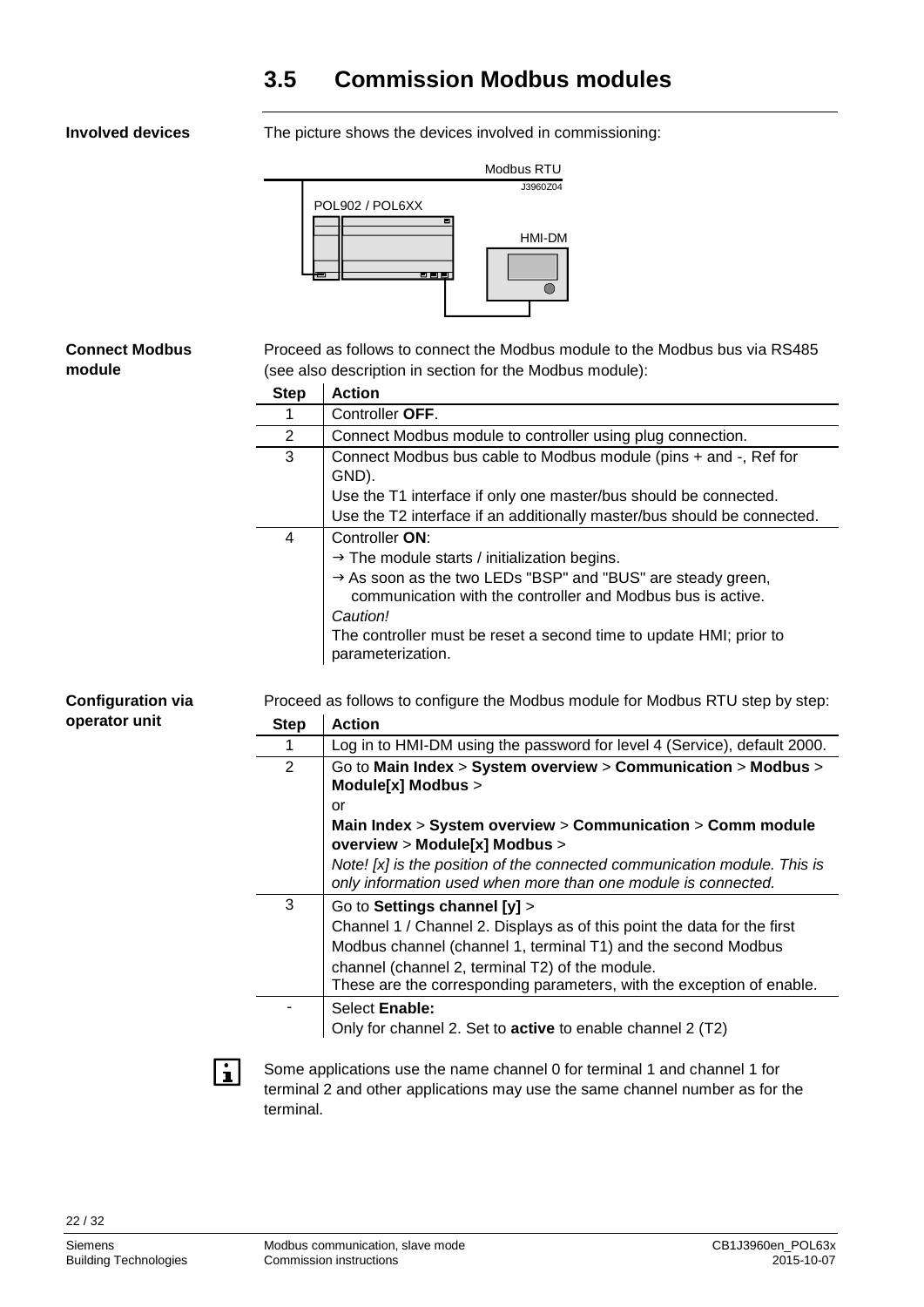### **Commission Modbus modules,** *cont.*

**Configuration via operator unit,** *cont.*

| <b>Step</b>    | <b>Action</b>                                                                                                                                      |
|----------------|----------------------------------------------------------------------------------------------------------------------------------------------------|
| 4              | Select Slave address:                                                                                                                              |
|                | Enter the corresponding Modbus slave address (1247).                                                                                               |
|                | Must be uniqe in the RS485 network                                                                                                                 |
| 5              | Select Baud rate:                                                                                                                                  |
|                | Enter the transmission rate as per the Modbus (2400, 4800, 9600,                                                                                   |
|                | 19200 and 38400). All participants must have the same setting.                                                                                     |
| 6              | Select Stop bits:                                                                                                                                  |
|                | One or two stop bits                                                                                                                               |
|                | All participants must have the same setting.                                                                                                       |
| $\overline{7}$ | Select Parity:                                                                                                                                     |
|                | None, even or odd parity.                                                                                                                          |
|                | All participants must have the same setting.                                                                                                       |
| 8              | Select Response delay:                                                                                                                             |
|                | Delays the response by n milliseconds.                                                                                                             |
| 9              | Select Termination:                                                                                                                                |
|                | The RS485 topology must always be ended using wave resistors.                                                                                      |
|                | They can be enabled or disabled here as described in section 2.6.                                                                                  |
|                | Only enable this when it is needed both termination and polarization,                                                                              |
|                | otherwise use external line termination.                                                                                                           |
| 10             | Select Timeout comm:                                                                                                                               |
|                | Timeout for the communication watchdog. The BUS LED goes to red or                                                                                 |
|                | yellow if one or both of the interfaces/channels has no communication to<br>the master within the set time. In case the timeout is set to zero the |
|                | watchdog is disabled.                                                                                                                              |
| 11             | Select Reset required !!:                                                                                                                          |
|                | When done, restart controller using this command.                                                                                                  |
|                |                                                                                                                                                    |

After restart, the Modbus module is configured and ready to use.



As a matter of principle, the controller must be restarted with "Reset required !!" or power off/on the controller after changing any settings to assume the data.



Other settings than described above are only options and should normally not be changed.

#### **Parameter list**

The following table lists all other Modbus module parameters which are displayed by the HMI in the "Module[x] Modbus" page:

| Parameters       | Explanation                                           |
|------------------|-------------------------------------------------------|
| <b>State</b>     | Current status of the communication module            |
| Comm failure     | Active = Communications error                         |
| Slave            | Displays whether the channel is used                  |
| Timeout          | Active = Indicates communication timeout              |
| Software version | Module BSP version                                    |
| Advanced         | Go to Advanced settings -> see below                  |
| Eng.unit support | Change dimensions to the imperial system              |
| Communication    | Determines the objectnames, "Mapping", used for all   |
| Comm mapping     | Modbus addresses. Normally "Mapping1" (16384) that is |
| (Language)       | the same as COM1. Normally hidden!                    |
| Use default      | Reset the module parameterization to default setting. |
| Module           | Com module type (name)                                |
| Device ID        | Module hardware ID                                    |
| Trace            | Show if log files are available for export            |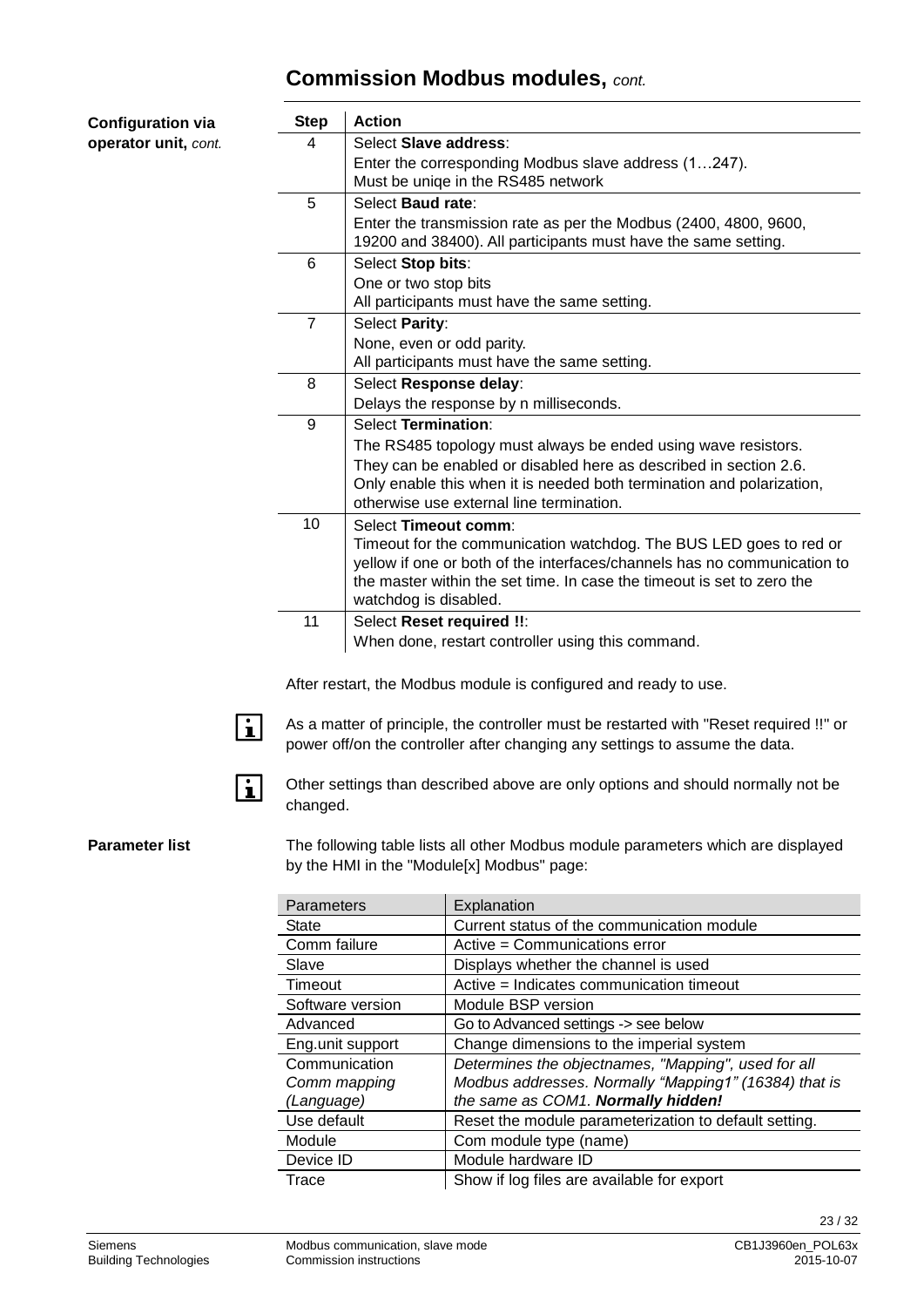**Blank page**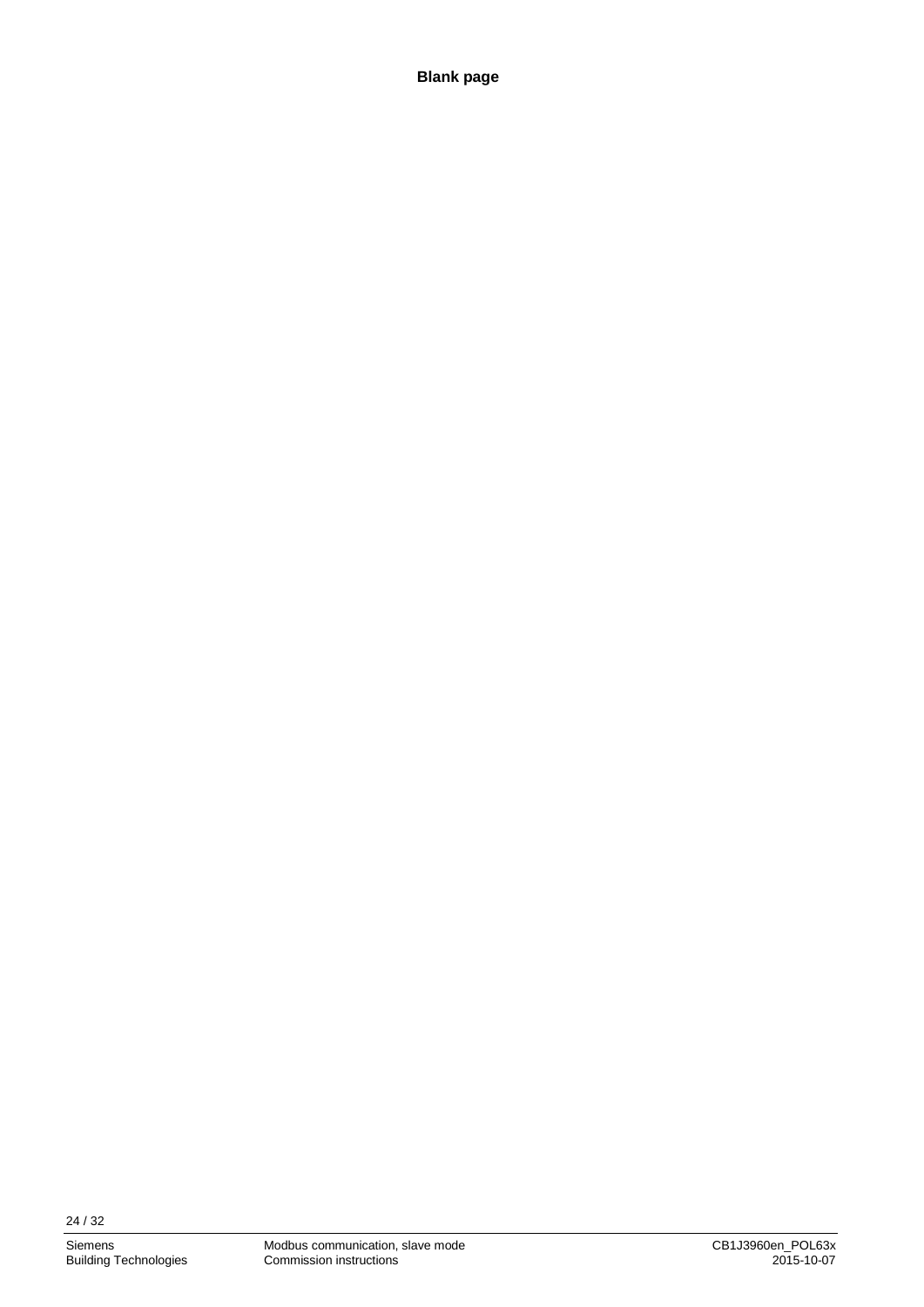# **4 Integration**

### **4.1 Map registers**

#### Modbus registers are organized into reference types identified by the leading numeric character of the reference address: **Modbus data formats**

The "x" following the leading character represents a four-digit reference address.

| <b>ModbusType</b>   | Reference | Description (refers to master device)               |
|---------------------|-----------|-----------------------------------------------------|
| Coil Status         | 0xxxx     | Read/Write Discrete Outputs or Coils.               |
|                     |           | A 0x reference address is used to drive output      |
|                     |           | data to a digital 1-bit output channel.             |
| <b>Input Status</b> | 1xxxx     | Read Discrete Inputs.                               |
|                     |           | The 1-bit status of a 1x reference address is       |
|                     |           | controlled by the corresponding digital input       |
|                     |           | channel.                                            |
| Input Register      | 3xxxx     | Read Input Registers.                               |
|                     |           | A 3x reference register contains a 16-bit number.   |
| Holding             | 4xxxx     | Read/Write Output or Holding Registers.             |
| Register            |           | A 4x register is used to store 16-bits of numerical |
|                     |           | data (binary or decimal), or to send the data from  |
|                     |           | the CPU to an output channel.                       |

The leading character is generally determined by the function code followed by the address specified for a given function. The leading character also identifies the I/O data type. Leading character

### **4.2 Function codes**

#### **Meaning**

The functions below are used to access the registers outlined in the register map of the module for sending and receiving data.

| <b>Function</b><br>Code | <b>Modbus function</b>                       | <b>Modbus master application</b>                                          |
|-------------------------|----------------------------------------------|---------------------------------------------------------------------------|
| 01                      | <b>Read CoilStatus-Register</b><br>(ID-COIL) | Read coil registers (bit register) from<br>slave: (0xAdr)                 |
| 02                      | Read InputStatus-Register<br>(ID-STATE)      | Read state registers (bit register)<br>from slave: (1xAdr)                |
| 03                      | Read Holding-Register<br>(ID-HOLD)           | Read holding registers (16 bit<br>register) from slave : (4xAdr)          |
| 04                      | Read Input-Register<br>$(ID-IMP)$            | Read input registers (16 bit register)<br>from slave: (3xAdr)             |
| 05                      | Write Single Coil-Register                   | Write one single coil register (bit<br>register) to slave: (0xAdr)        |
| 06                      | Write Single Holding-<br>Register            | Write one single holding register (16<br>bit register) to slave: (4xAdr)  |
| 15                      | Write multiple Coil-<br>Register             | Write multiple coil registers (bit<br>registers) to slave: (0xAdr)        |
| 16                      | Write multiple Holding-<br>Register          | Write multiple holding registers (16 bit)<br>registers) to slave: (4xAdr) |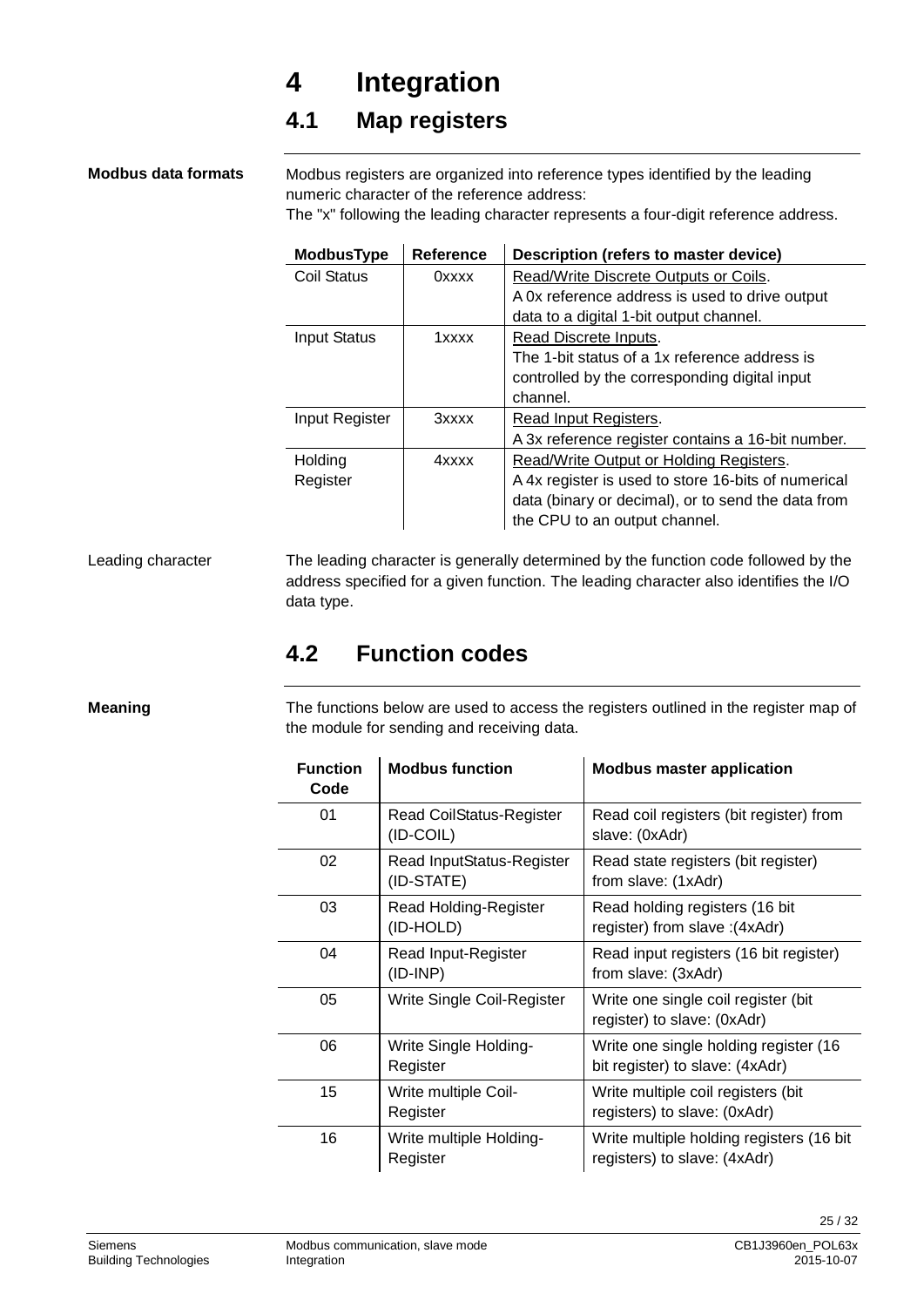### **4.3 Reference Modbus addresses**

| <b>Register restrictions</b>                         | The internal Modbus onboard the controller has limited number of registers. Input<br>and holding registers are limited to max 1000 addresses                                                                                                                                                                                                               |                                                                                                                                                                          |  |  |
|------------------------------------------------------|------------------------------------------------------------------------------------------------------------------------------------------------------------------------------------------------------------------------------------------------------------------------------------------------------------------------------------------------------------|--------------------------------------------------------------------------------------------------------------------------------------------------------------------------|--|--|
| <b>Addresses used</b>                                | All reference addresses from 0001-1000 are generated and can be accessed even<br>if not listed. As a result, multiple coils/registers can be forced/reset even if there is<br>a gap between two reference addresses.                                                                                                                                       |                                                                                                                                                                          |  |  |
|                                                      | communication fails.                                                                                                                                                                                                                                                                                                                                       | Do not read/write any addresses above 1000. Doing so causes an exception and                                                                                             |  |  |
|                                                      |                                                                                                                                                                                                                                                                                                                                                            | All address types start with 1, and due to that some Master devices start with 0 it is<br>in that case necessary to subtract all addresses in the reference list with 1. |  |  |
| Use the right document<br>for the actual application | All available reference addresses are found in a separate document and are<br>specific for the actual application. All different applications, and in some cases also<br>application versions, have different reference addresses. The specific document for<br>the actual application must be used to see what reference addresses that are<br>available. |                                                                                                                                                                          |  |  |
| $\mathbf{i}$                                         | The actual application name and version can be found using the HMI.<br>In some cases it is also good to check the BSP versions for Controller and Modbus<br>module. Latest BSP version for Modbus module should always be used.                                                                                                                            |                                                                                                                                                                          |  |  |
| <b>Check actual versions</b>                         | Proceed as follows to see the actual application name and BSP versions:                                                                                                                                                                                                                                                                                    |                                                                                                                                                                          |  |  |
|                                                      | 1. Log in to HMI-DM using the password for level 4 (Service), default 2000.<br>2. Select Main Index > System overview > Versions >                                                                                                                                                                                                                         |                                                                                                                                                                          |  |  |
|                                                      | <b>Parameter</b>                                                                                                                                                                                                                                                                                                                                           | <b>Explanation / Example</b>                                                                                                                                             |  |  |
|                                                      | +Application info                                                                                                                                                                                                                                                                                                                                          |                                                                                                                                                                          |  |  |
|                                                      | Application manufacturer/name                                                                                                                                                                                                                                                                                                                              | e.g. Siemens                                                                                                                                                             |  |  |
|                                                      | Application name/date                                                                                                                                                                                                                                                                                                                                      | e.g. STD_AHU_vX.XX                                                                                                                                                       |  |  |
|                                                      | +BSP version                                                                                                                                                                                                                                                                                                                                               | Controller operating system.                                                                                                                                             |  |  |
|                                                      | Comm module 1                                                                                                                                                                                                                                                                                                                                              | Communication module 1 operating system                                                                                                                                  |  |  |
|                                                      | Comm module 2                                                                                                                                                                                                                                                                                                                                              | Communication module 2 operating system                                                                                                                                  |  |  |
|                                                      | Comm module 3                                                                                                                                                                                                                                                                                                                                              | Communication module 3 operating system                                                                                                                                  |  |  |
| <b>Check actual versions</b><br>(Alternative)        | Older application versions could have another HMI structure and same information<br>is found in a different place.                                                                                                                                                                                                                                         |                                                                                                                                                                          |  |  |
|                                                      | 1. Select Main Index > System overview > Application info >                                                                                                                                                                                                                                                                                                |                                                                                                                                                                          |  |  |

2. Select **Main Index > System overview > Target > BSP version**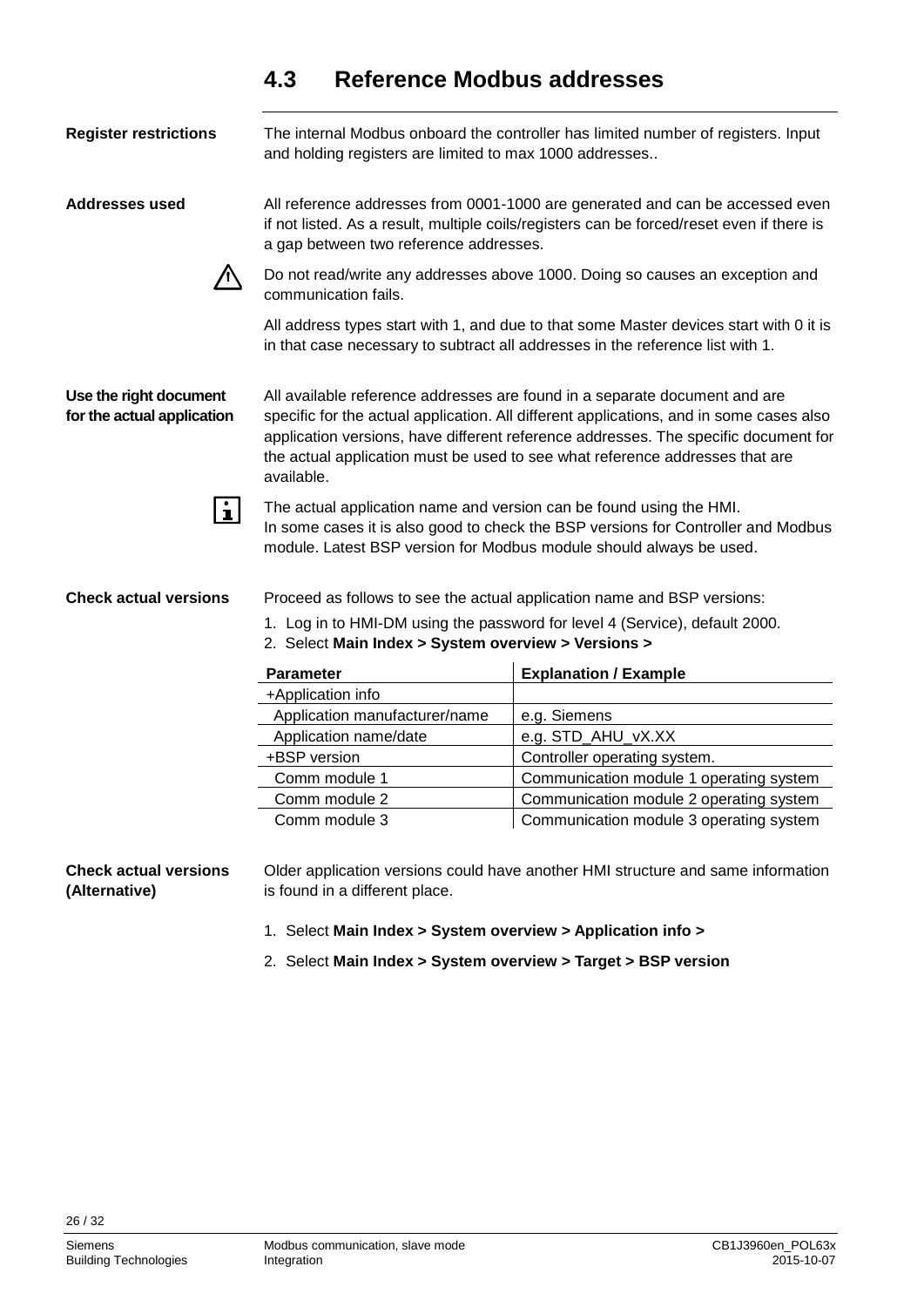# **5 Other information**

# **5.1 Troubleshooting, tips**

| General                              | There are a few general things to be observed:               |                                                                                                                                                                                                                                                                                                                                                                                                                                                                                                                                                              |  |  |
|--------------------------------------|--------------------------------------------------------------|--------------------------------------------------------------------------------------------------------------------------------------------------------------------------------------------------------------------------------------------------------------------------------------------------------------------------------------------------------------------------------------------------------------------------------------------------------------------------------------------------------------------------------------------------------------|--|--|
|                                      | <b>Subject</b>                                               | <b>Measure</b>                                                                                                                                                                                                                                                                                                                                                                                                                                                                                                                                               |  |  |
|                                      | Versions                                                     | Check the actual application version, controller BSP and<br>communication module BSP version before call any support.                                                                                                                                                                                                                                                                                                                                                                                                                                        |  |  |
|                                      | Change settings                                              | As a matter of principle, the controller must be restarted with<br>"Reset required !!" or power off/on the controller after<br>changing any settings in order the data are accepted.                                                                                                                                                                                                                                                                                                                                                                         |  |  |
|                                      | Default setting                                              | Use the "Use default" parameter to go back to default setting<br>of the communication module, reset the controller, and do the<br>parameterization again.                                                                                                                                                                                                                                                                                                                                                                                                    |  |  |
| <b>Modbus</b><br>communication error | valid addresses are from 1-247.<br>the Master requires this. | Non-adherence to the following rules may result in communication errors:<br>• The slave address must be unique in the network,<br>• Only reference addresses that are generated can be read/write, see chapter<br>about reference addresses for more information about the specific application.<br>• All address types starts with 1, and due to that some Master devices starts with<br>0 it's in that case necessary to subtract all addresses in reference manual with 1.<br>Response delay must in some cases be used, if the network, other devices or |  |  |
| <b>RS485 network</b>                 | done via HMI.                                                | Observe the following for RS485 network design and structure:<br>• Baud rate, parity and stop bits must match network and master. All devices,<br>including other products, on the Modbus network must have the same settings.<br>• The 3-wire bus is NOT interchangeable and must be connected correctly.<br>In case of long distance and/or high baud rate, consider end-of-line resistors like<br>120 Ohms on both sides (according to RS485 rules). In Climatix this can be<br>• The REF must be used and connected properly.                            |  |  |
| $\mathbf{i}$                         | sheet.                                                       | Some devices have an integrated terminating resistance. It may be active by<br>default. Deactivate it unless the device is the last in the network. Consult the data<br>Some providers install a number of pull-up/pull-down resistances in their devices,<br>allowing for selection via software or jumper.                                                                                                                                                                                                                                                 |  |  |
| <b>TCP/IP network</b>                | used.<br>TCP port 502 is used.                               | Observe the following for TCP/IP network design and structure:<br>• Check that the DHCP parameter is set to "Passive" if fixed IP address should be<br>• Try to ping the controller if the communication is not working. If the ping fails<br>something is wrong in the network or the IP settings.<br>Check that the defined TCP/UDP port is open in the firewall. For Modbus the                                                                                                                                                                           |  |  |

Building Technologies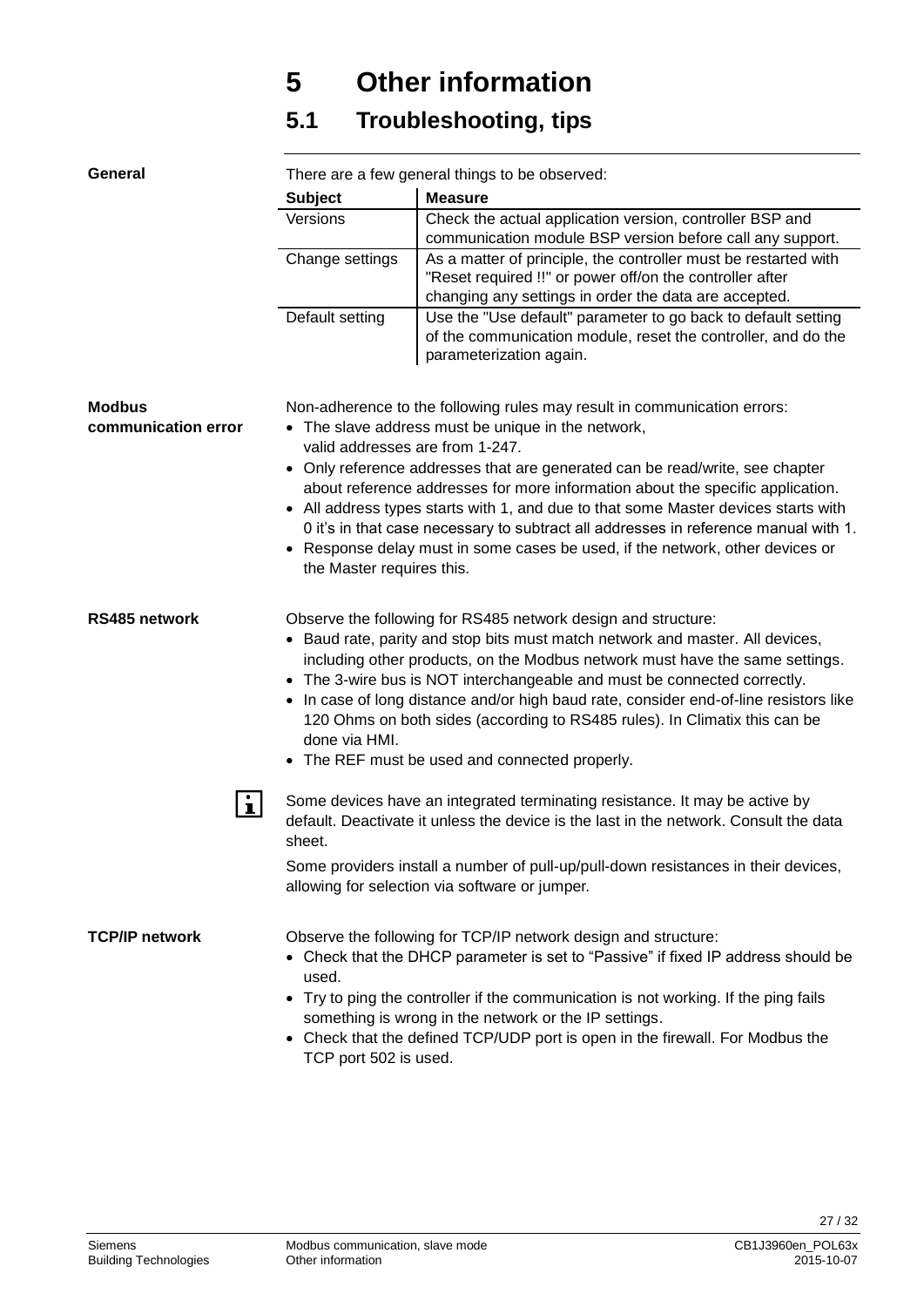### **5.2 FAQ on TCP/IP**

#### **TCPI/UDP ports**

| Port number | <b>Type</b> | Used for                |
|-------------|-------------|-------------------------|
| 21          |             | FTP                     |
| 23          | UDP         | Telnet/Ping             |
| 80          |             | Web                     |
| 502         | TCP         | <b>Modbus</b>           |
| 4242        | <b>TCP</b>  | Scope, RemoteOPC TCP/IP |

#### **Network: Disconnected**

Ping the communication module using the IP address to test communications:

| <b>Step</b> | <b>Action</b>                                   |
|-------------|-------------------------------------------------|
| 1           | Select Start > Run on the Windows start bar:    |
|             | $\rightarrow$ The "Run" dialog box opens.       |
| 2           | Enter CMD and click OK:                         |
|             | → The "CMD.exe" DOS window opens.               |
| 3           | Enter C:\>ping XXX.XXX.XXX.XXX and press Enter: |
|             | $\rightarrow$ The ping result is displayed.     |
|             | Note! (XXX.XXX.XXX.XXX is the set IP address)   |

You are dealing with a network or IP settings error if pinging does not work.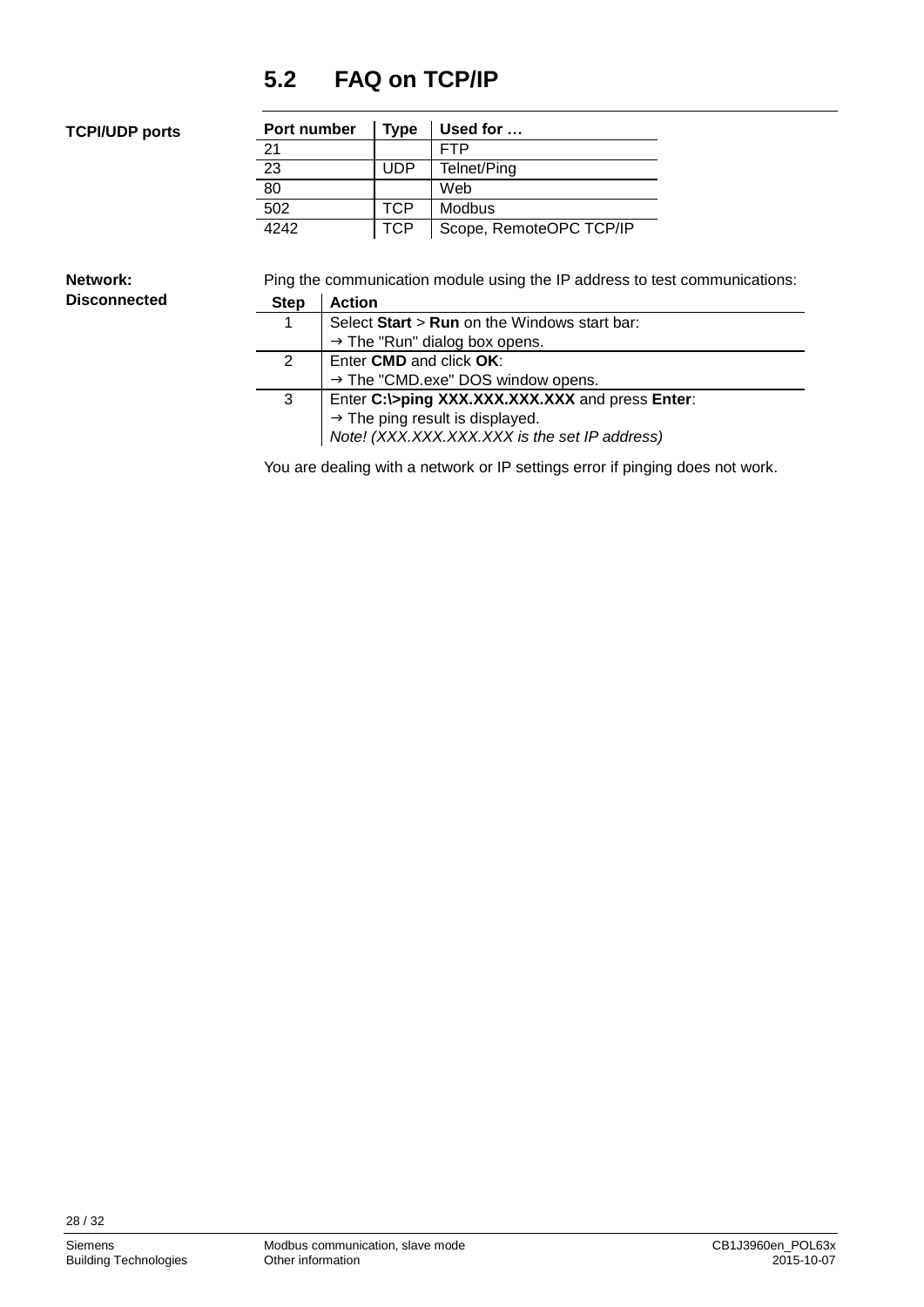### **5.3 Upgrade application or BSP via SD card**

#### **Situation**

The Climatix POL6XX controller and/or the Modbus communication module POL902 can in special cases be upgraded with new software. Direct upgrade from VVS8 to VVS10 is not possible.



**Prerequisite**

- To upgrade the following items are needed:
- SD card
- Application- and/or BSP files from the actual manufacturer:

| <b>File</b>     | Used for                                                   |
|-----------------|------------------------------------------------------------|
|                 | POL902ModVxx.ucf   Modbus Communcation module, POL902, BSP |
|                 |                                                            |
|                 | POL63x BSP Vxx.ucf   Controller, POL63x, BSP*              |
| MBRTCode.ucf    | Controller, POL63x, Application *                          |
| OBHcomp.ucf     | Controller, POL63x, Communication mappings                 |
| HMIcomp.ucf     | Controller, HMI structure                                  |
| HMI4Web.ucf     | Controller, HMI4WEB structure                              |
| ScopeConfig.ucf | Scope Light                                                |



\* These files may set all settings in the controller to default!



All settings can be saved to the SD card before the upgrade and then loaded again after the upgrade.

#### **Upgrade procedure**

The upgrade procedure and how to save/load all settings are not described in this manual. Contact your manufacturer to get instructions and necessary files.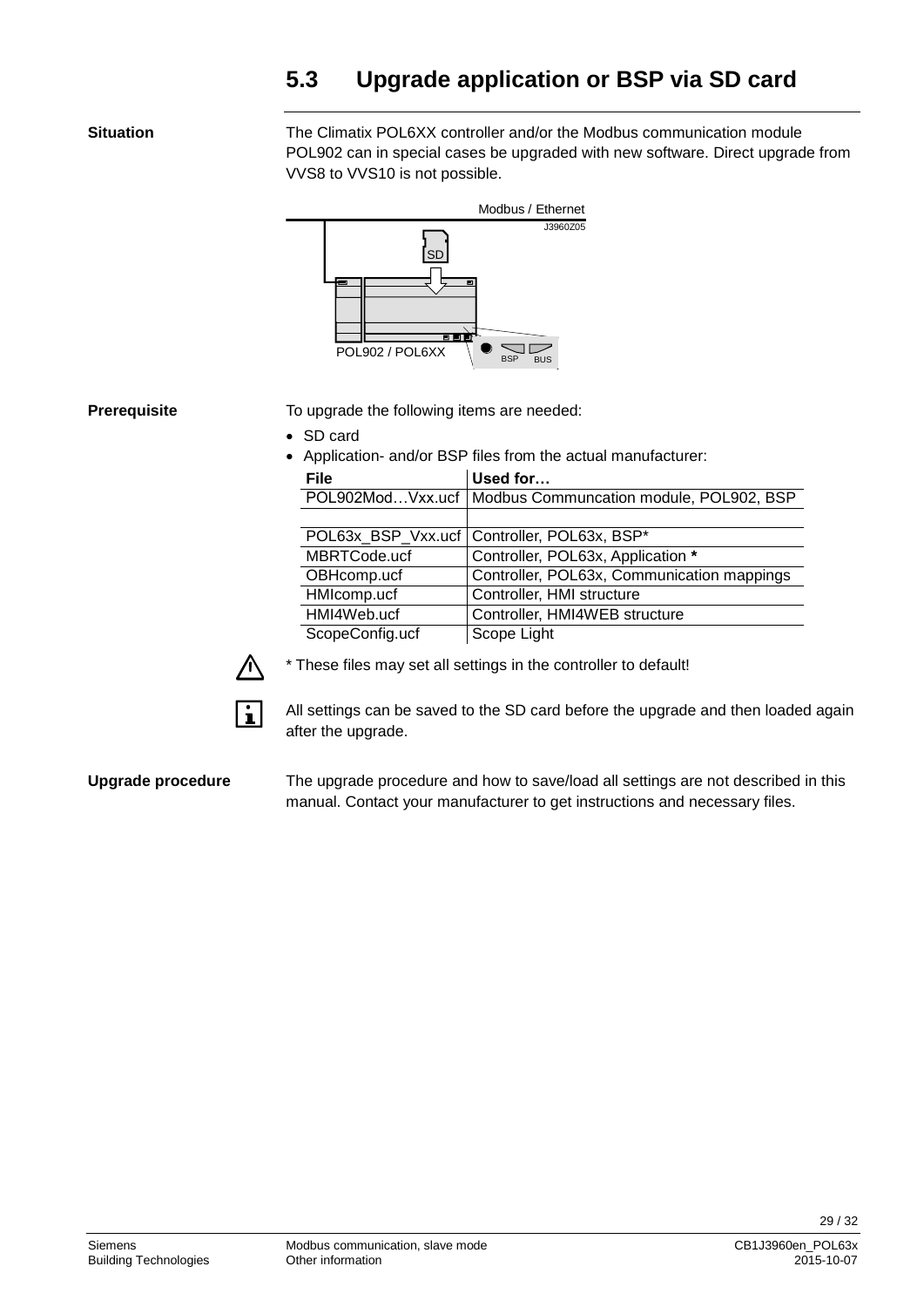### **5.4 Override I/Os via communication**

| <b>Preamble</b><br>Prerequisite<br><b>Configuration via</b> |                                         | Some inputs can be overridden via Modbus, see reference addresses. However<br>these inputs must first be setup for this before it works. Inputs can work, only via<br>hardware, only via communication or as a combination.<br>Input must first be enabled and hardware place selected in configuration.<br>Proceed as follows to select input handling: |                                                                                                                                                                                                                                                                                                                                                                                                                                 |  |  |  |  |
|-------------------------------------------------------------|-----------------------------------------|----------------------------------------------------------------------------------------------------------------------------------------------------------------------------------------------------------------------------------------------------------------------------------------------------------------------------------------------------------|---------------------------------------------------------------------------------------------------------------------------------------------------------------------------------------------------------------------------------------------------------------------------------------------------------------------------------------------------------------------------------------------------------------------------------|--|--|--|--|
| operator unit                                               | <b>Step</b>                             | <b>Action</b>                                                                                                                                                                                                                                                                                                                                            |                                                                                                                                                                                                                                                                                                                                                                                                                                 |  |  |  |  |
|                                                             | 1                                       | Log in to HMI using the password for level 4 (Service), default 2000.                                                                                                                                                                                                                                                                                    |                                                                                                                                                                                                                                                                                                                                                                                                                                 |  |  |  |  |
|                                                             | $\overline{2}$                          |                                                                                                                                                                                                                                                                                                                                                          | Select Main Index > Unit > Inputs > Element group > Element >                                                                                                                                                                                                                                                                                                                                                                   |  |  |  |  |
|                                                             |                                         |                                                                                                                                                                                                                                                                                                                                                          | Example Main Index > Unit > Inputs > Temperatures > Outside temp >                                                                                                                                                                                                                                                                                                                                                              |  |  |  |  |
|                                                             | 3                                       |                                                                                                                                                                                                                                                                                                                                                          | Select Special settings > Value selector, see selections below                                                                                                                                                                                                                                                                                                                                                                  |  |  |  |  |
|                                                             | Parameter                               | Range                                                                                                                                                                                                                                                                                                                                                    | Function                                                                                                                                                                                                                                                                                                                                                                                                                        |  |  |  |  |
|                                                             | Value                                   |                                                                                                                                                                                                                                                                                                                                                          | Select valid input value for the application:                                                                                                                                                                                                                                                                                                                                                                                   |  |  |  |  |
|                                                             | selector                                | - Hardware                                                                                                                                                                                                                                                                                                                                               | - Value on hardware input.                                                                                                                                                                                                                                                                                                                                                                                                      |  |  |  |  |
|                                                             | (Digital                                | - Comm                                                                                                                                                                                                                                                                                                                                                   | - Value from communications.                                                                                                                                                                                                                                                                                                                                                                                                    |  |  |  |  |
|                                                             | inputs)                                 | - And.<br>$-$ Or<br>- PreferedHW                                                                                                                                                                                                                                                                                                                         | - The input is 1, if the value on the hardware input<br>and the value from communications $= 1$ . Alarm<br>triggers, if one of the two values is invalid.<br>- The input is 1, if the value on the hardware input<br>or the value from communications $= 1$ . Alarm<br>triggers, if one of the two values is invalid.<br>- Value on hardware input has priority: If the value<br>from the hardware changes to invalid, then the |  |  |  |  |
|                                                             |                                         | - PrefComm                                                                                                                                                                                                                                                                                                                                               | value from communications is taken. If the latter<br>is also invalid, an alarm is triggered.<br>- Value from communications has priority: If the<br>value from communications changes to invalid,<br>then the value from the hardware is taken. If the<br>latter is also invalid, an alarm is triggered.                                                                                                                        |  |  |  |  |
|                                                             | Value<br>selector<br>(Analog<br>inputs) | - Hardware<br>- Comm<br>- Average                                                                                                                                                                                                                                                                                                                        | Select valid input value for the application:<br>- Value on hardware input.<br>- Value from communications.<br>- Average from the values on hardware input and<br>from communications. Alarm triggers, if one of<br>the two values is invalid.                                                                                                                                                                                  |  |  |  |  |

– PreferedHW and from communications. Alarm triggers, if one of the two values is invalid. – Value on hardware input has priority: If the value from the hardware changes to invalid, then the value from communications is taken. If the latter is also invalid, an alarm is triggered.

– PrefComm – Value from communications has priority: If the value from communications changes to invalid, then the value from the hardware is taken. If the latter is also invalid, an alarm is triggered.

of the two values is invalid.

– Lowest value from the values on hardware input and from communications. Alarm triggers, if one

– Highest value from the values on hardware input

– Minimum

– Maximum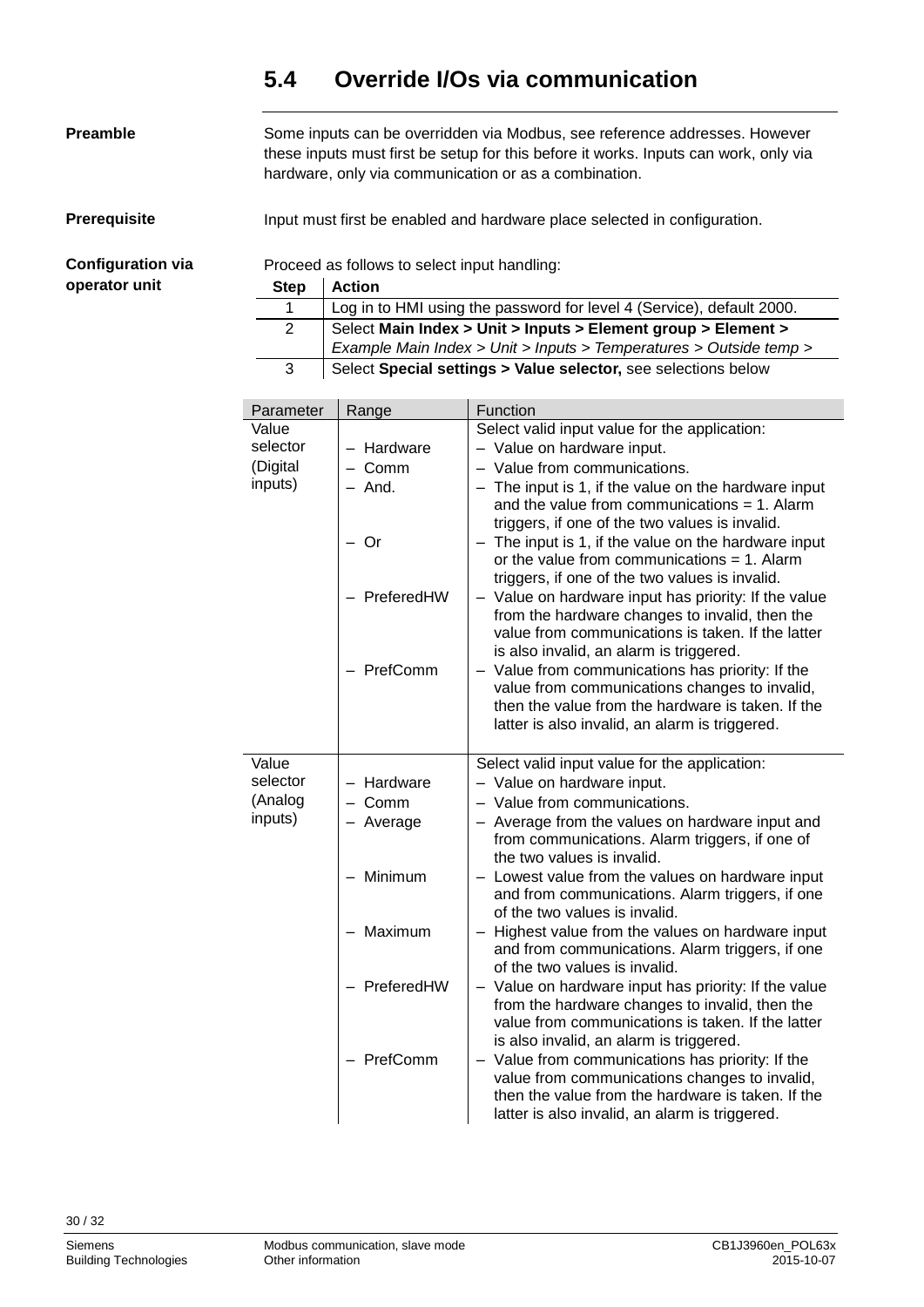# **Index**

#### **A**

### **B**

### **C**

#### **D**

#### **F**

### **L**

|--|--|

#### **M**

| Modbus module mechanical design  21 |  |
|-------------------------------------|--|
|                                     |  |
|                                     |  |

| Q      |  |
|--------|--|
| R      |  |
| S      |  |
| т      |  |
| U<br>۷ |  |

Modbus TCP Ethernet.............................................9

# Versions, BSP and application ..............................26

#### **W**

| --- |  |  |
|-----|--|--|
|     |  |  |